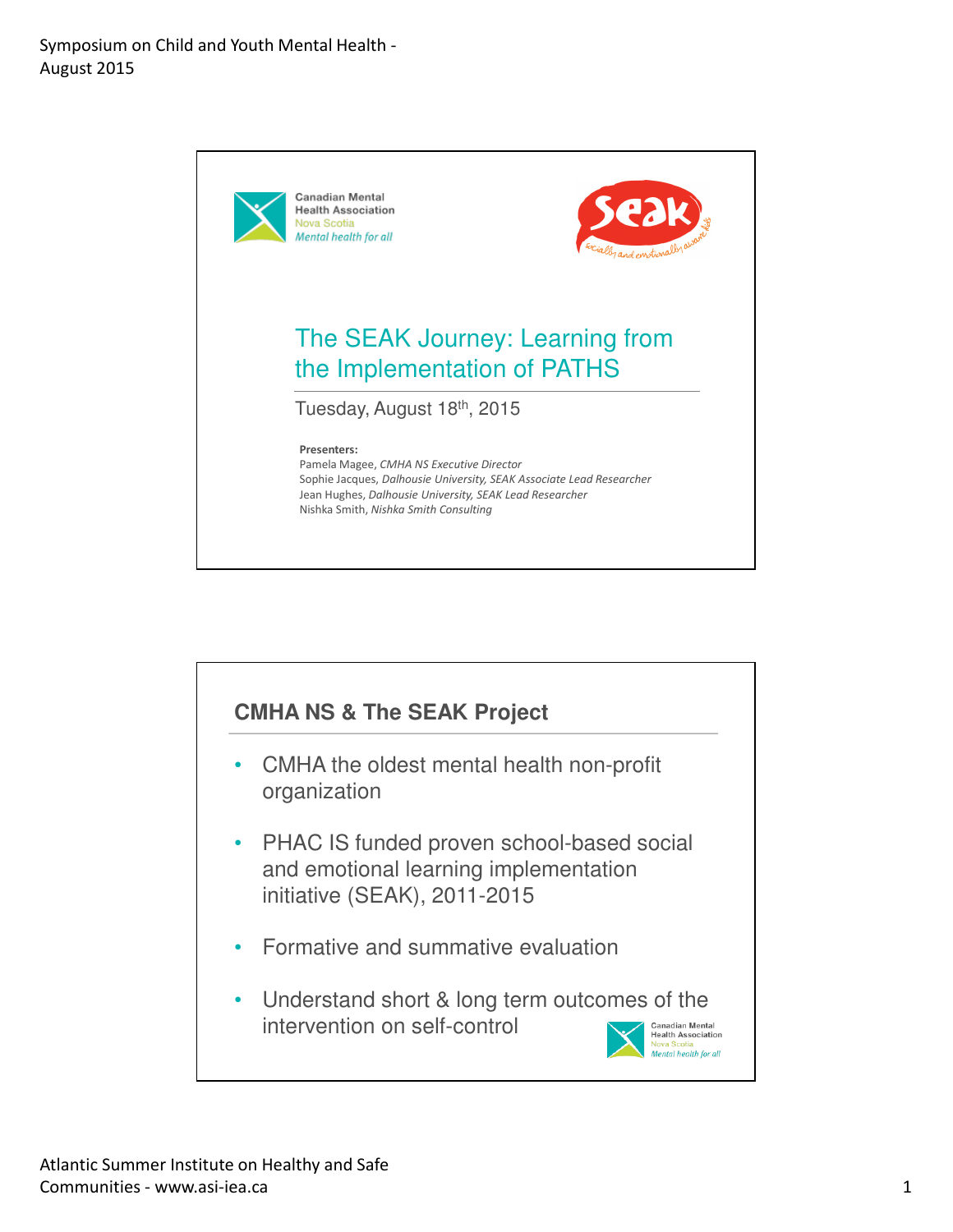

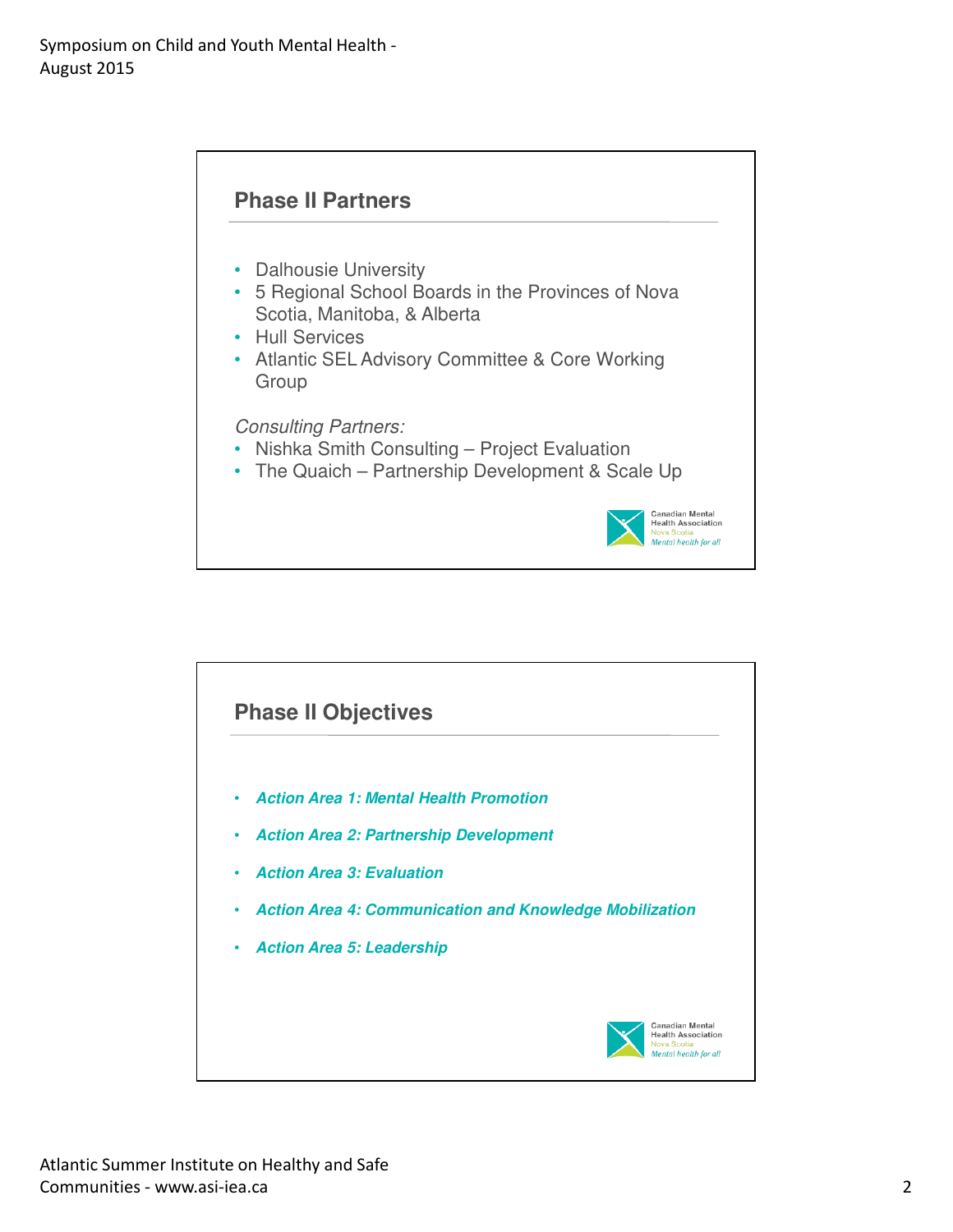

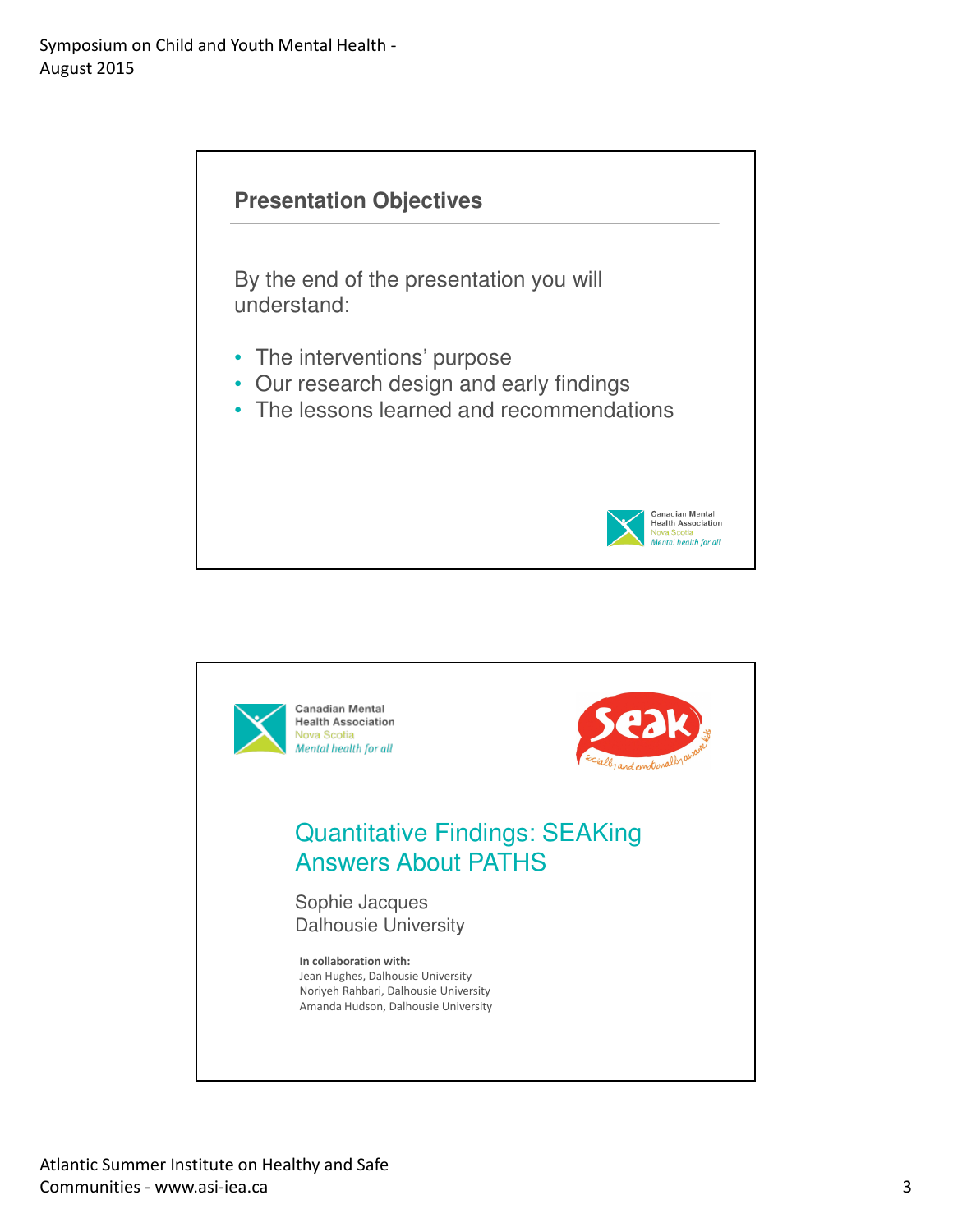

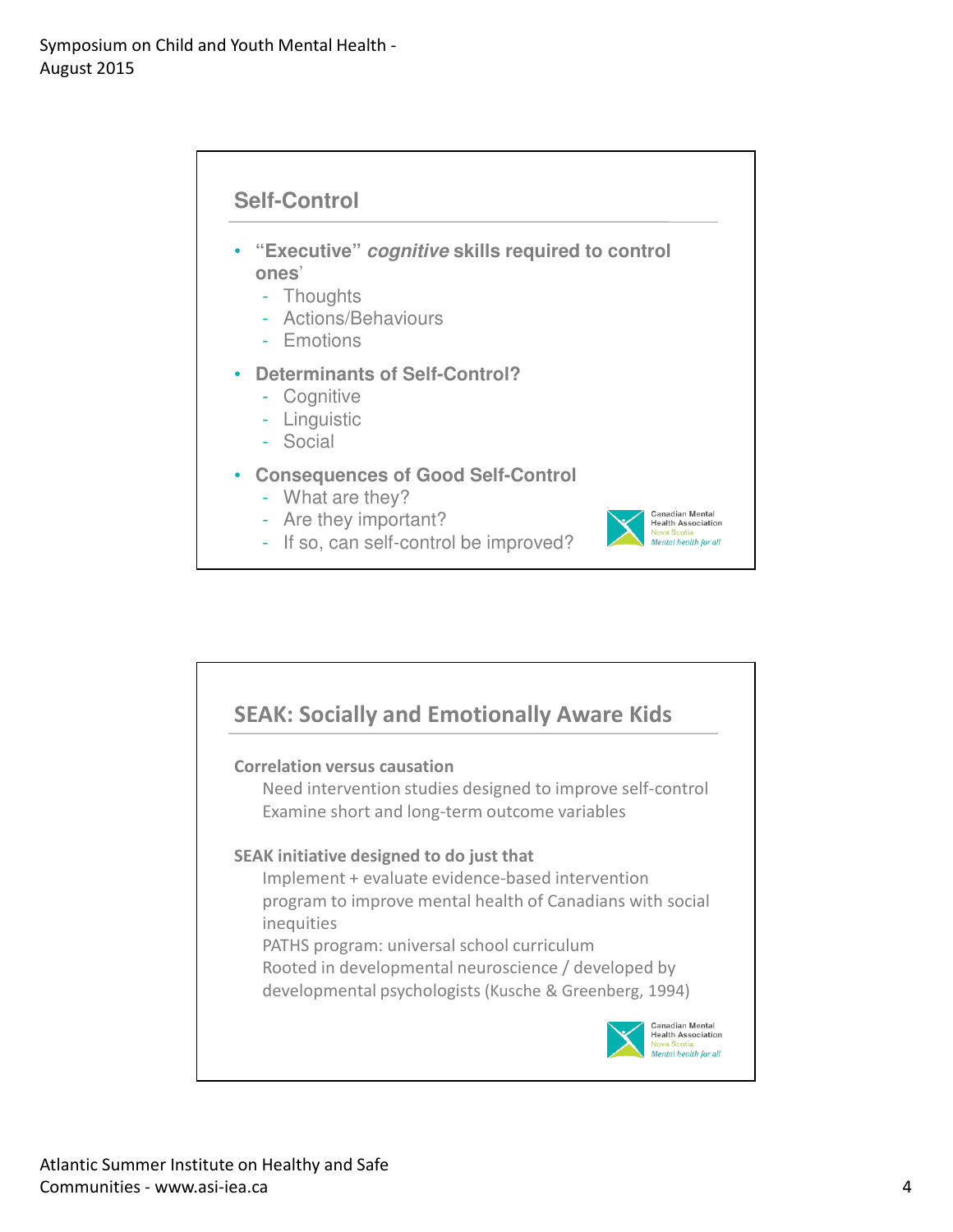

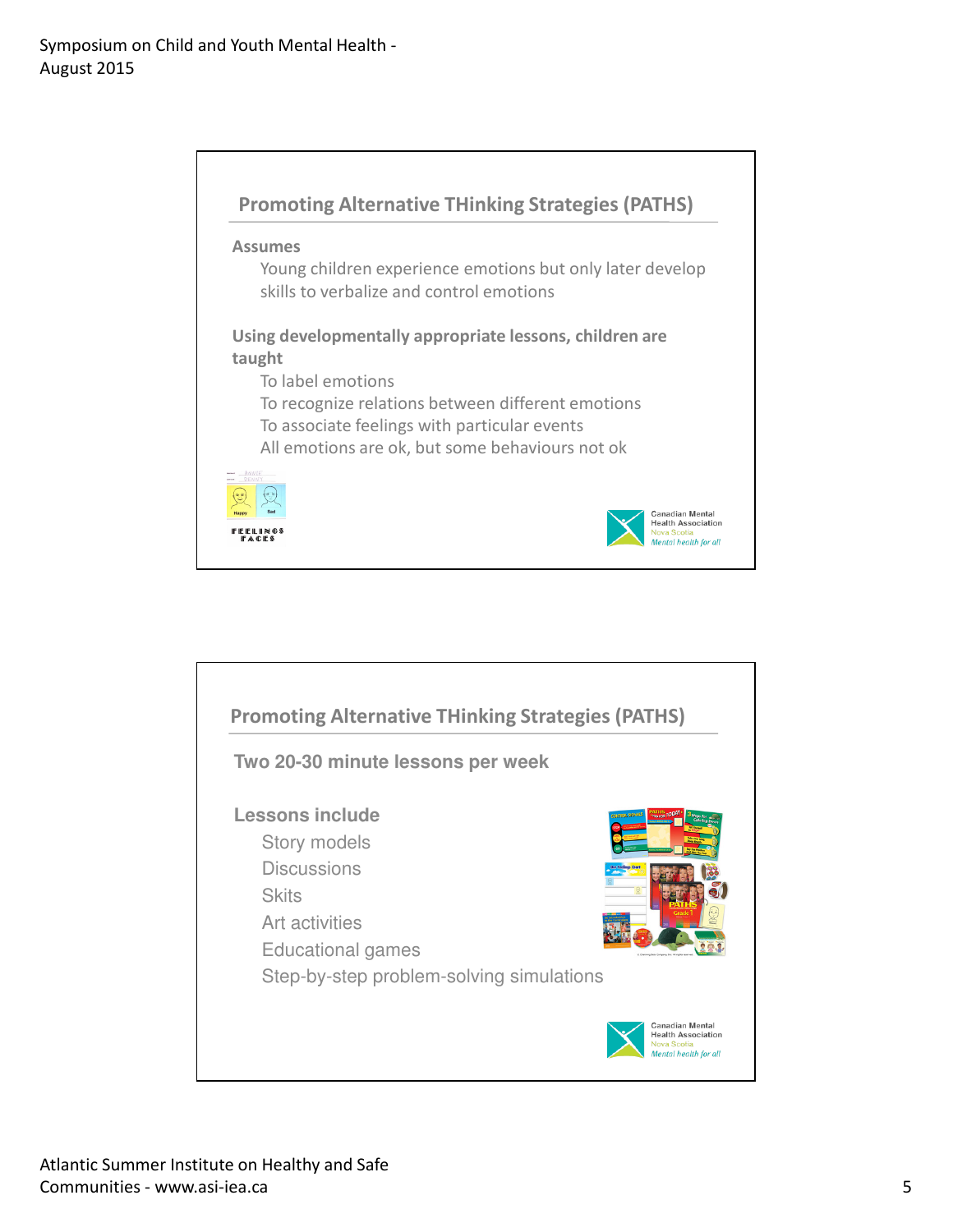

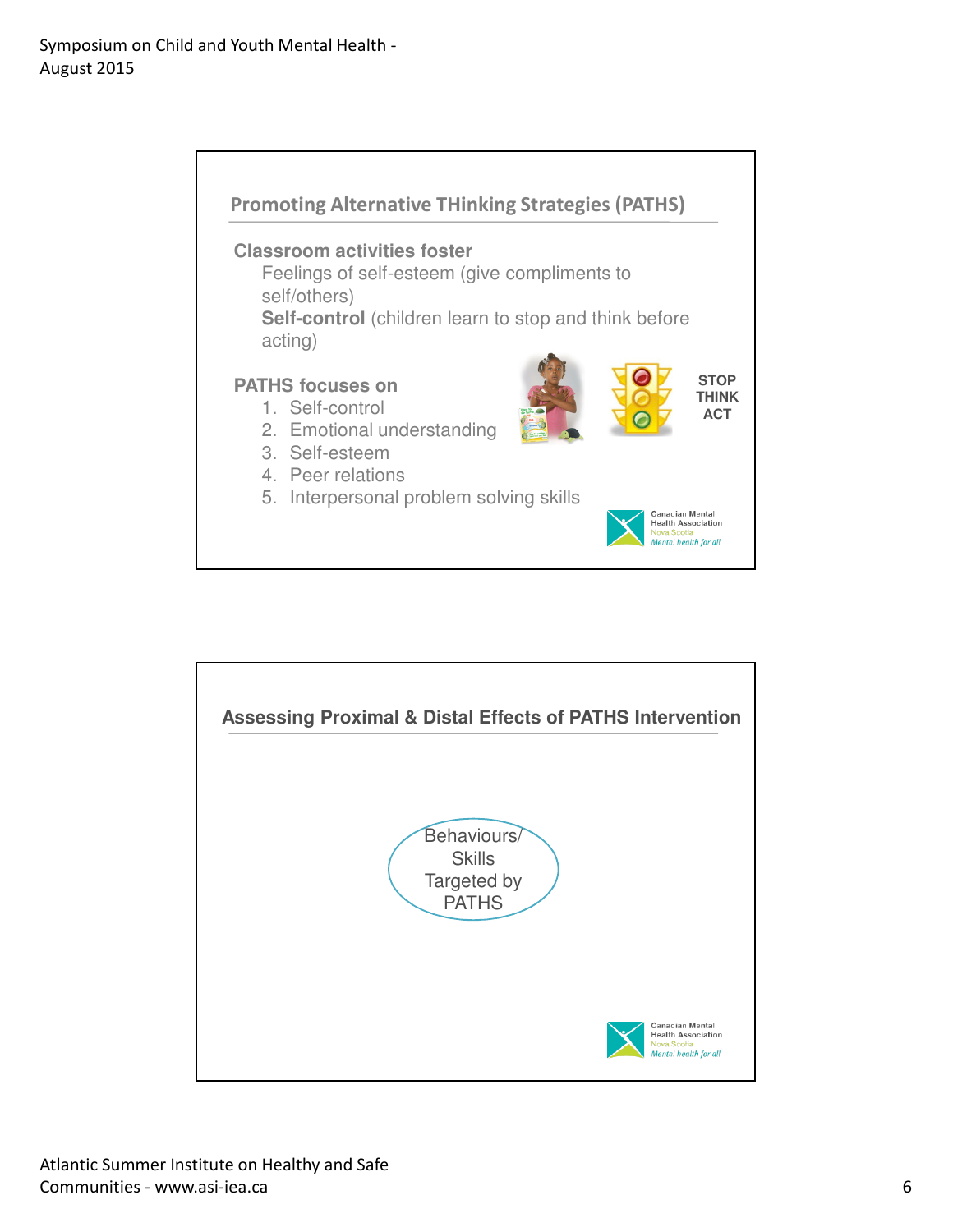

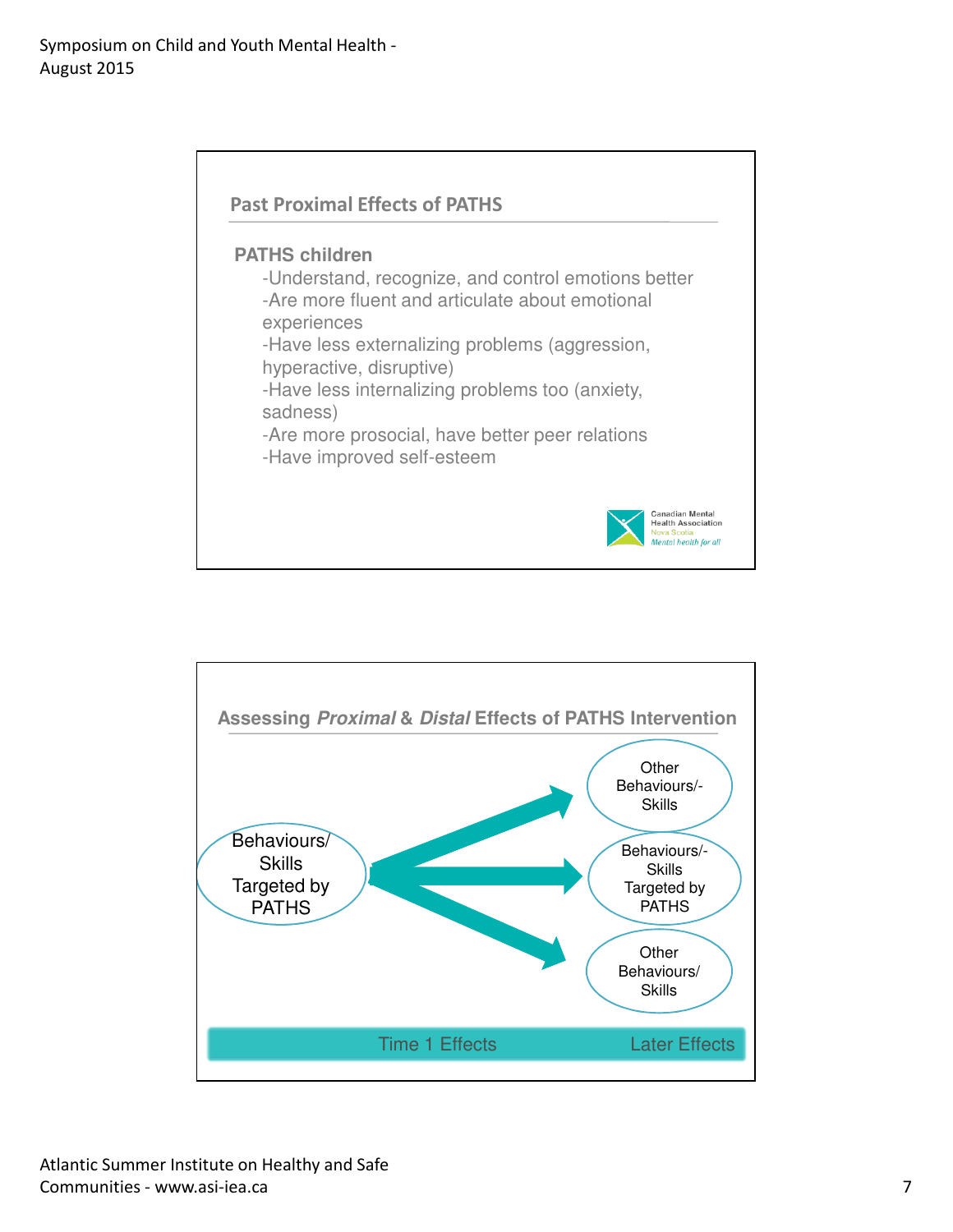

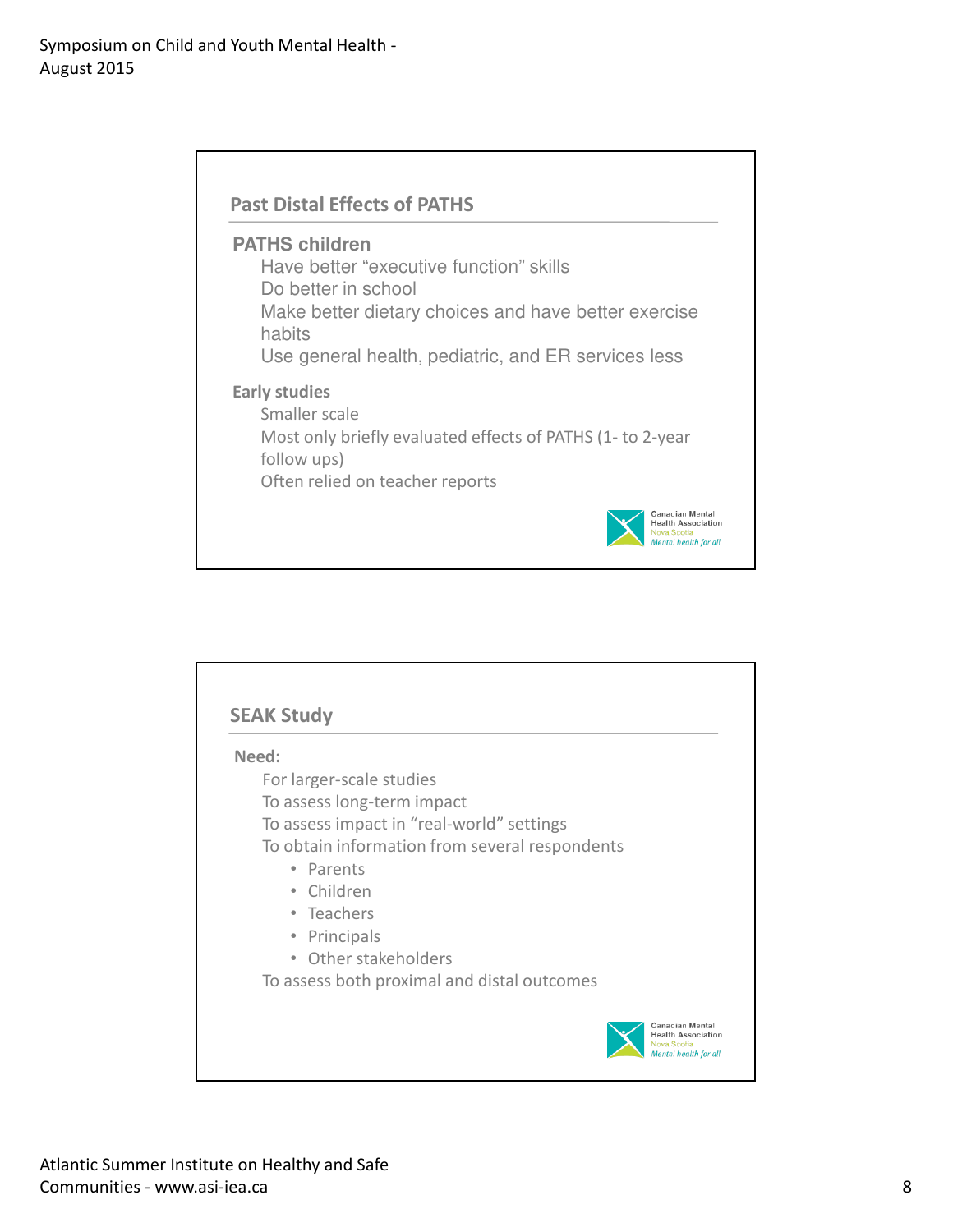

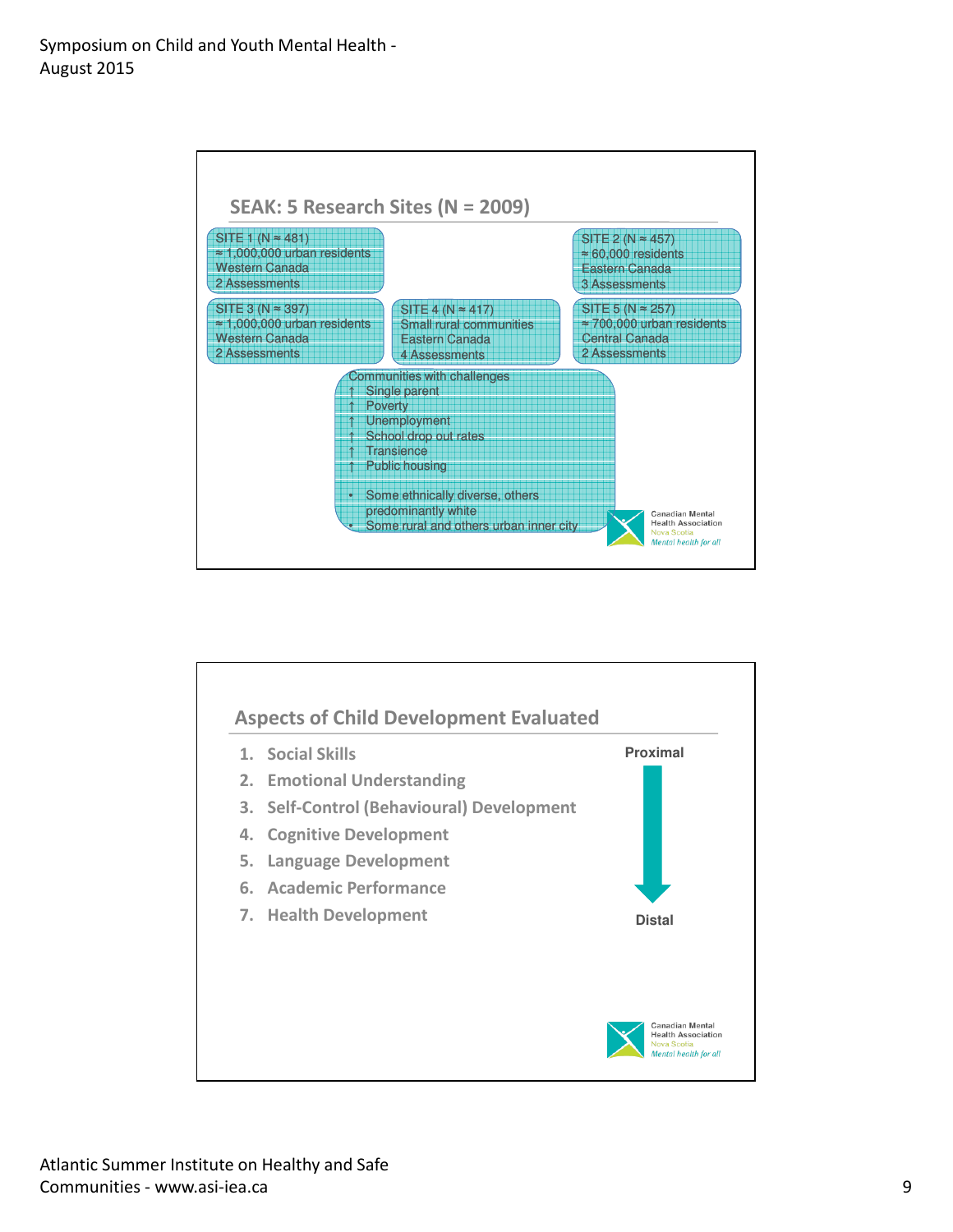

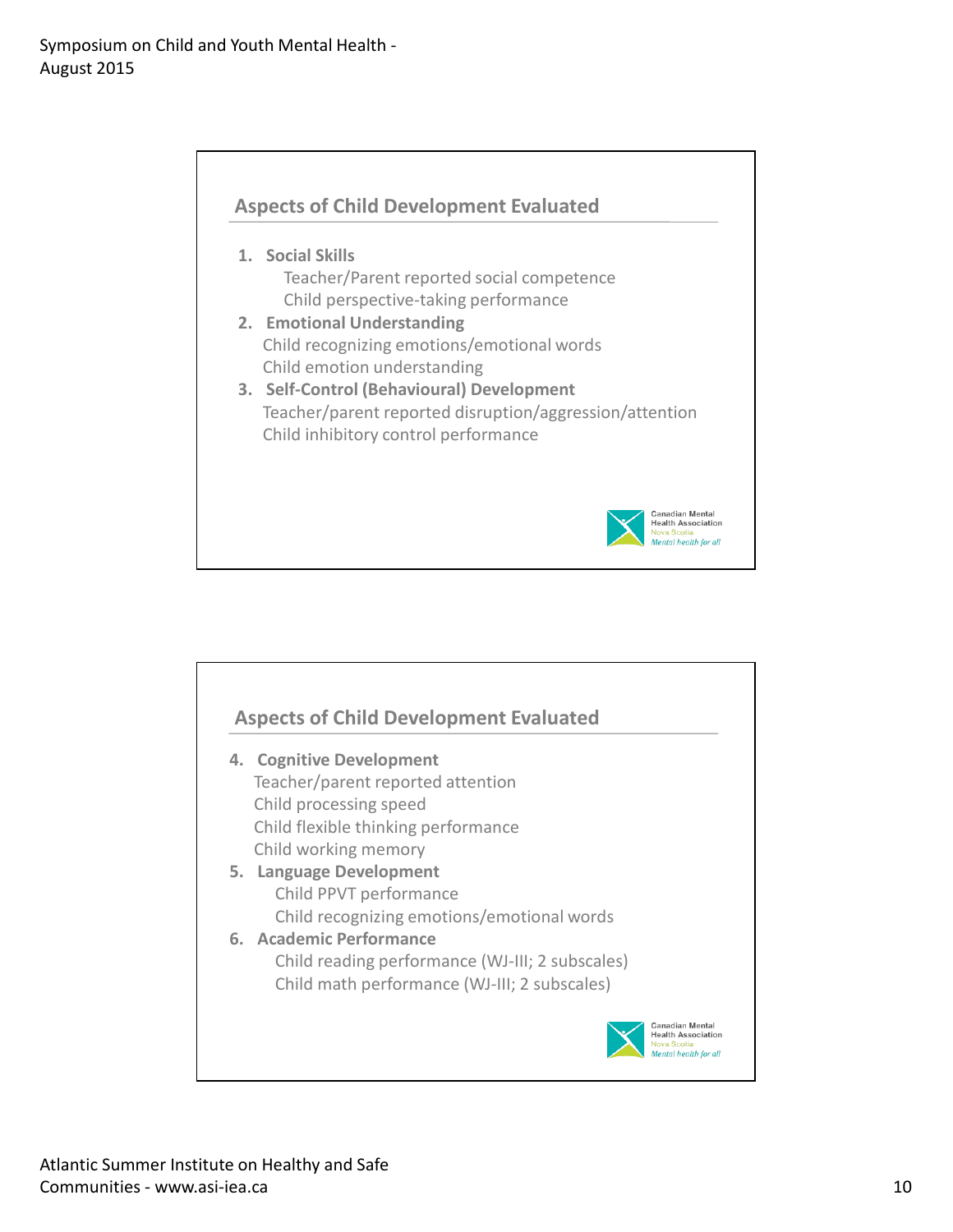

| <b>Parental Questionnaire</b>               |  |
|---------------------------------------------|--|
| Child Behaviour                             |  |
| <b>Parental Mental Wellbeing</b>            |  |
| Demographic Information                     |  |
| Child Health/Health Service Use Information |  |
| <b>School Information</b>                   |  |
| Teacher Evaluation of Child Behaviour       |  |
| <b>Teacher Time Dealing With Disruption</b> |  |
| <b>Principal School Climate Information</b> |  |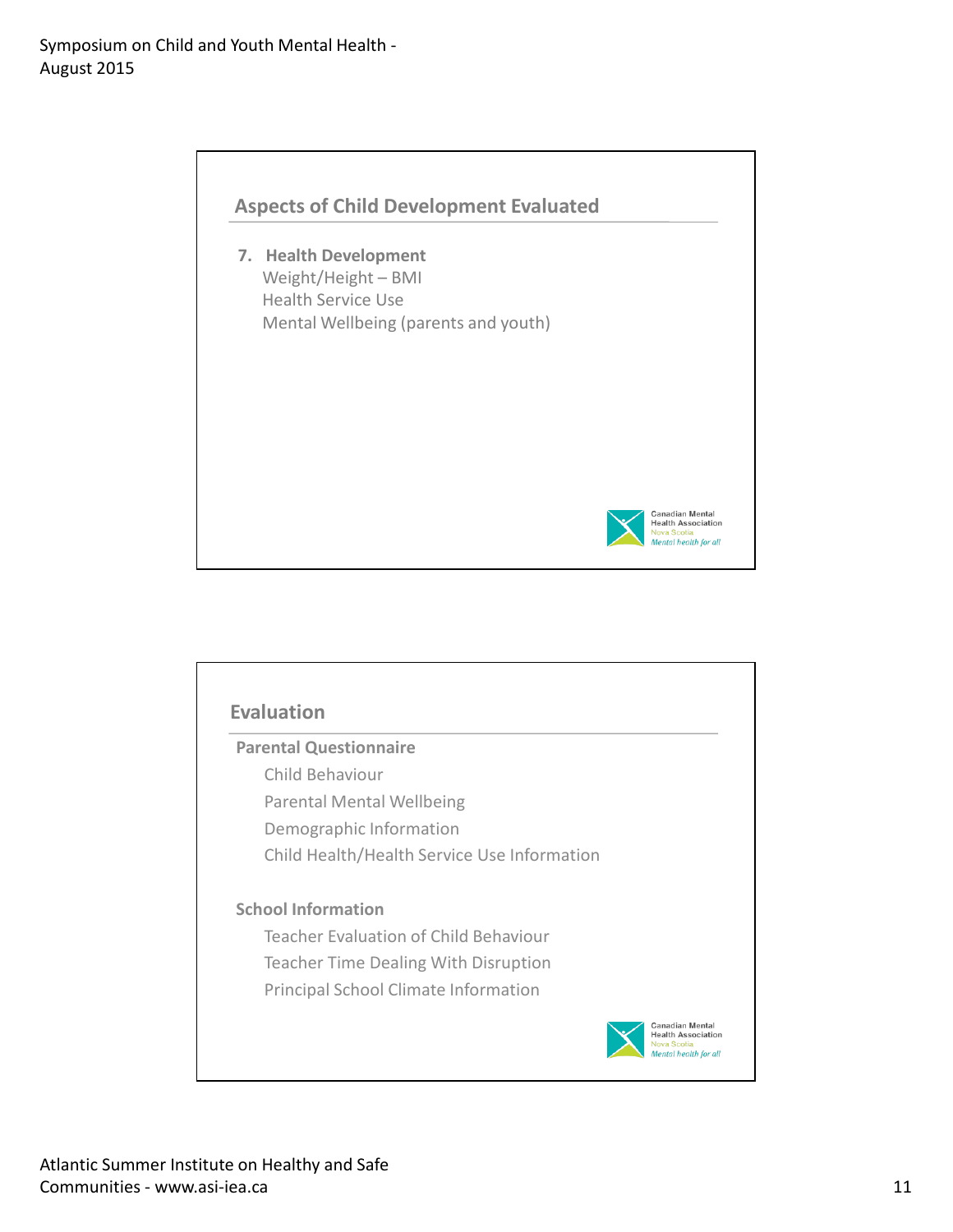

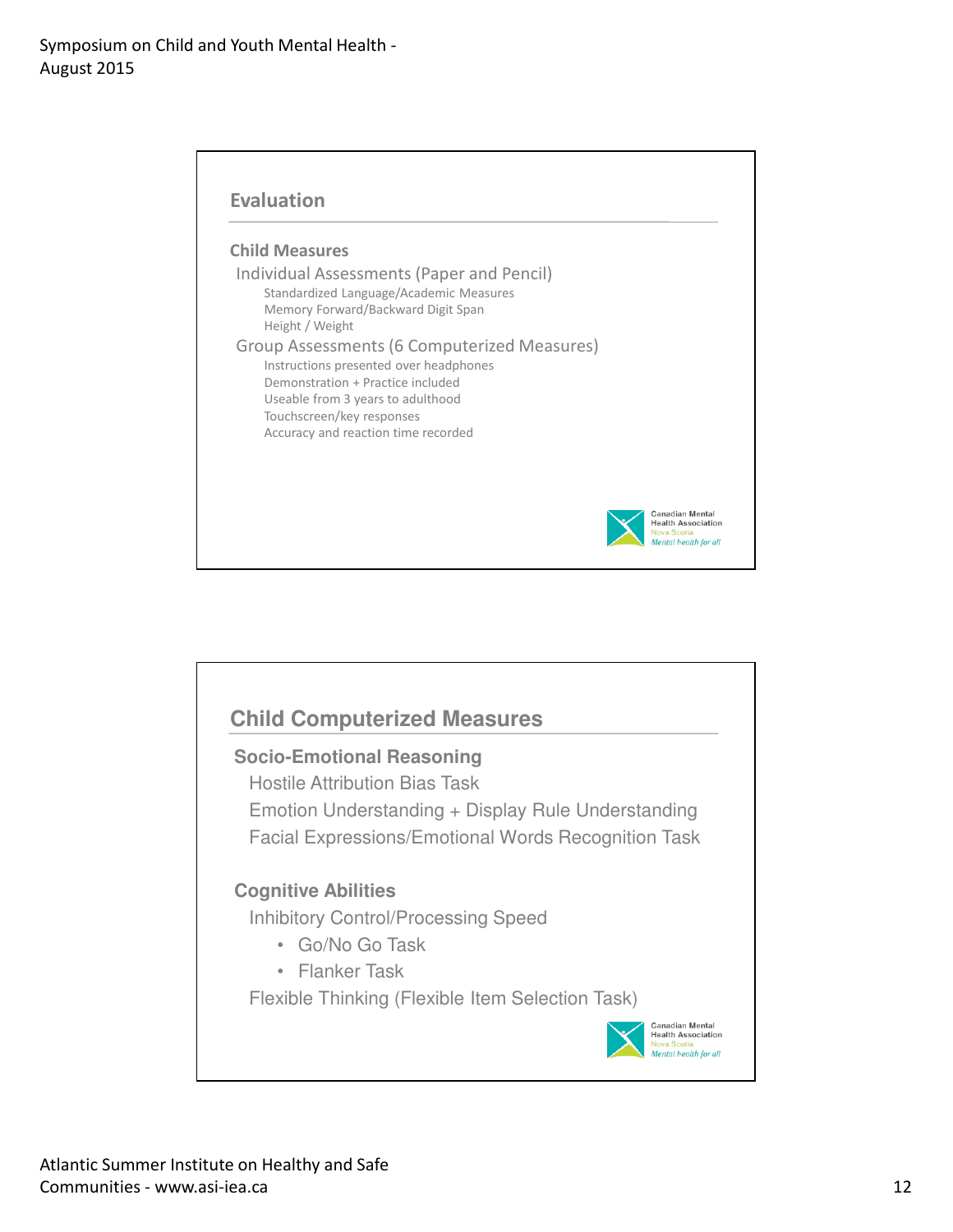

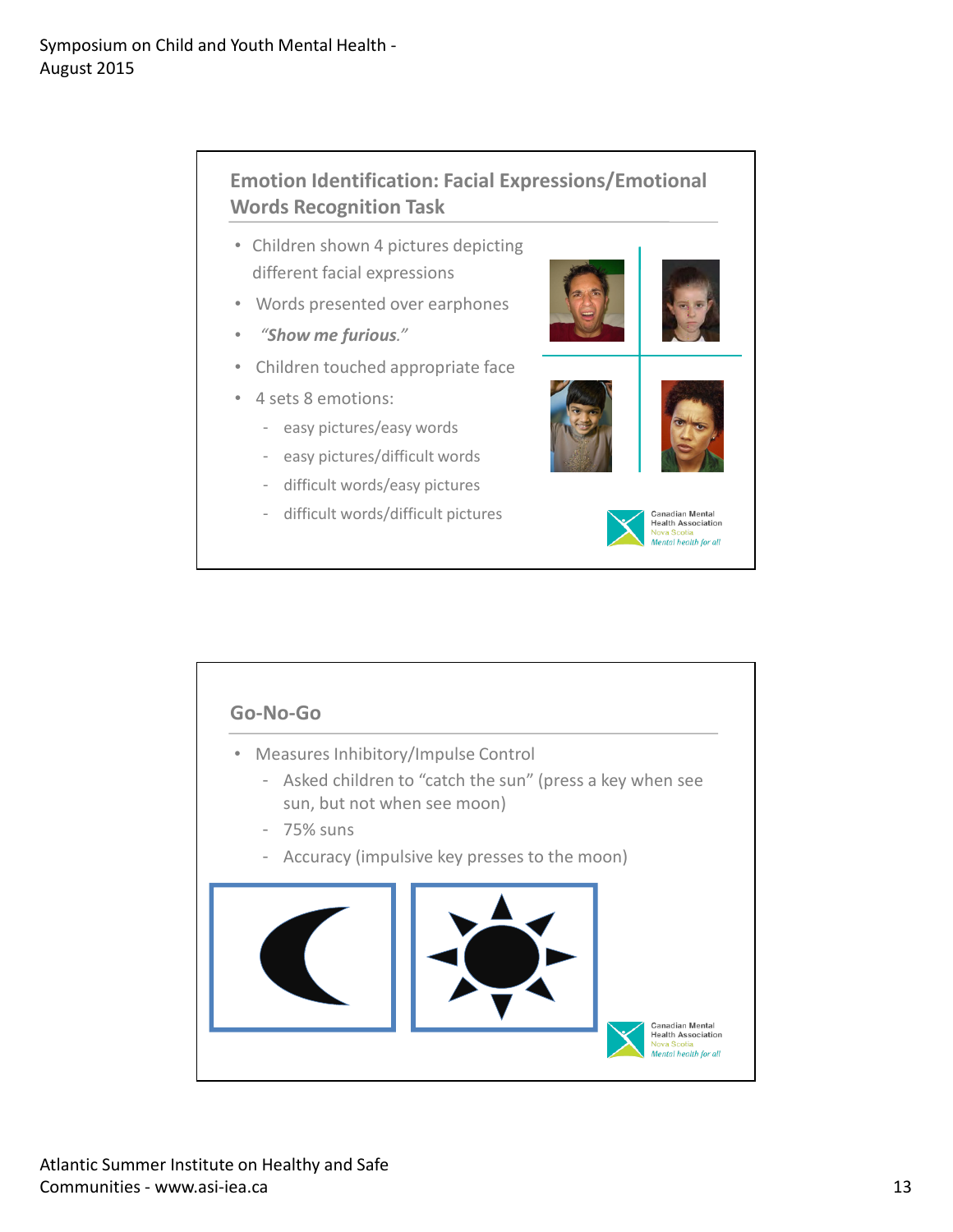

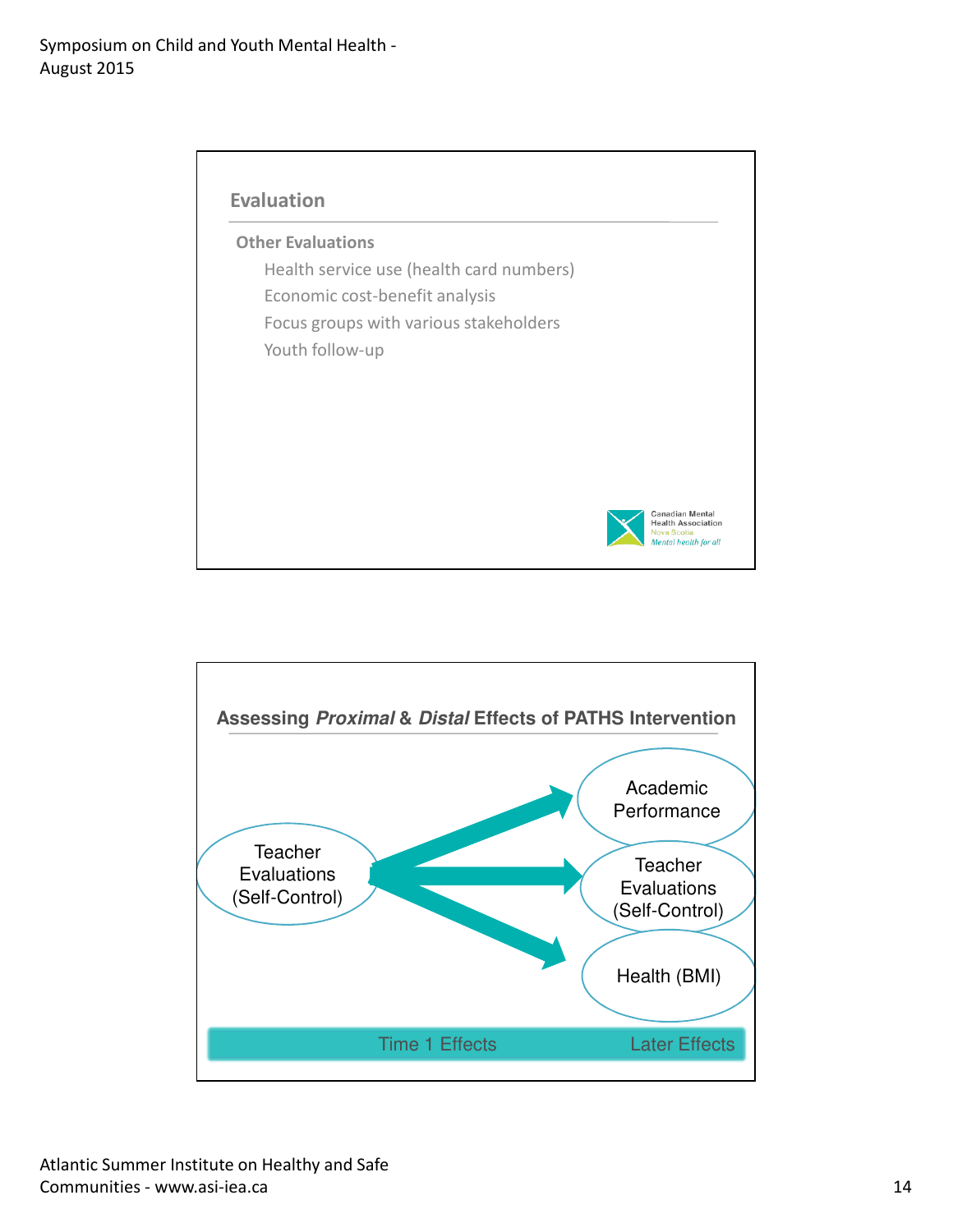

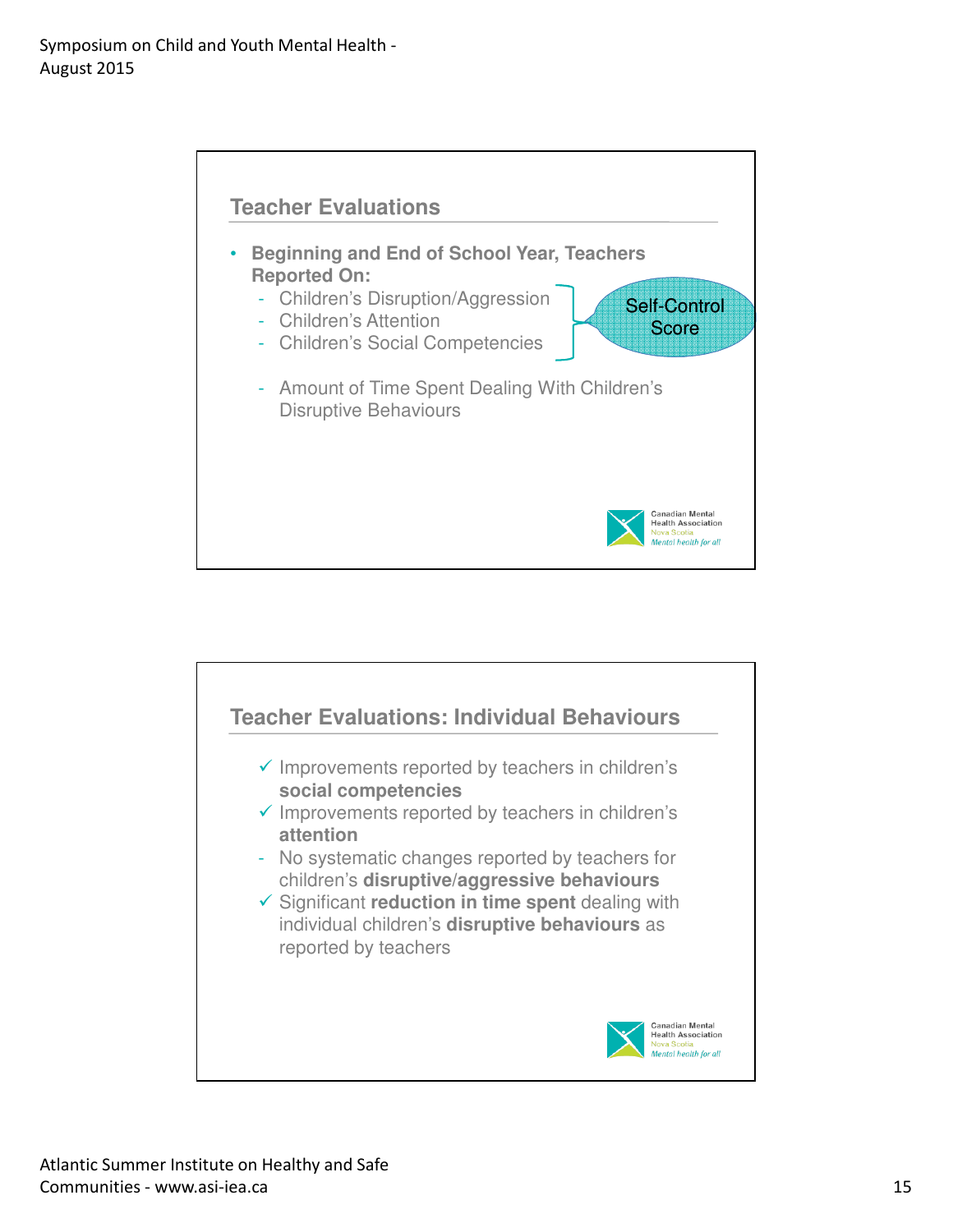

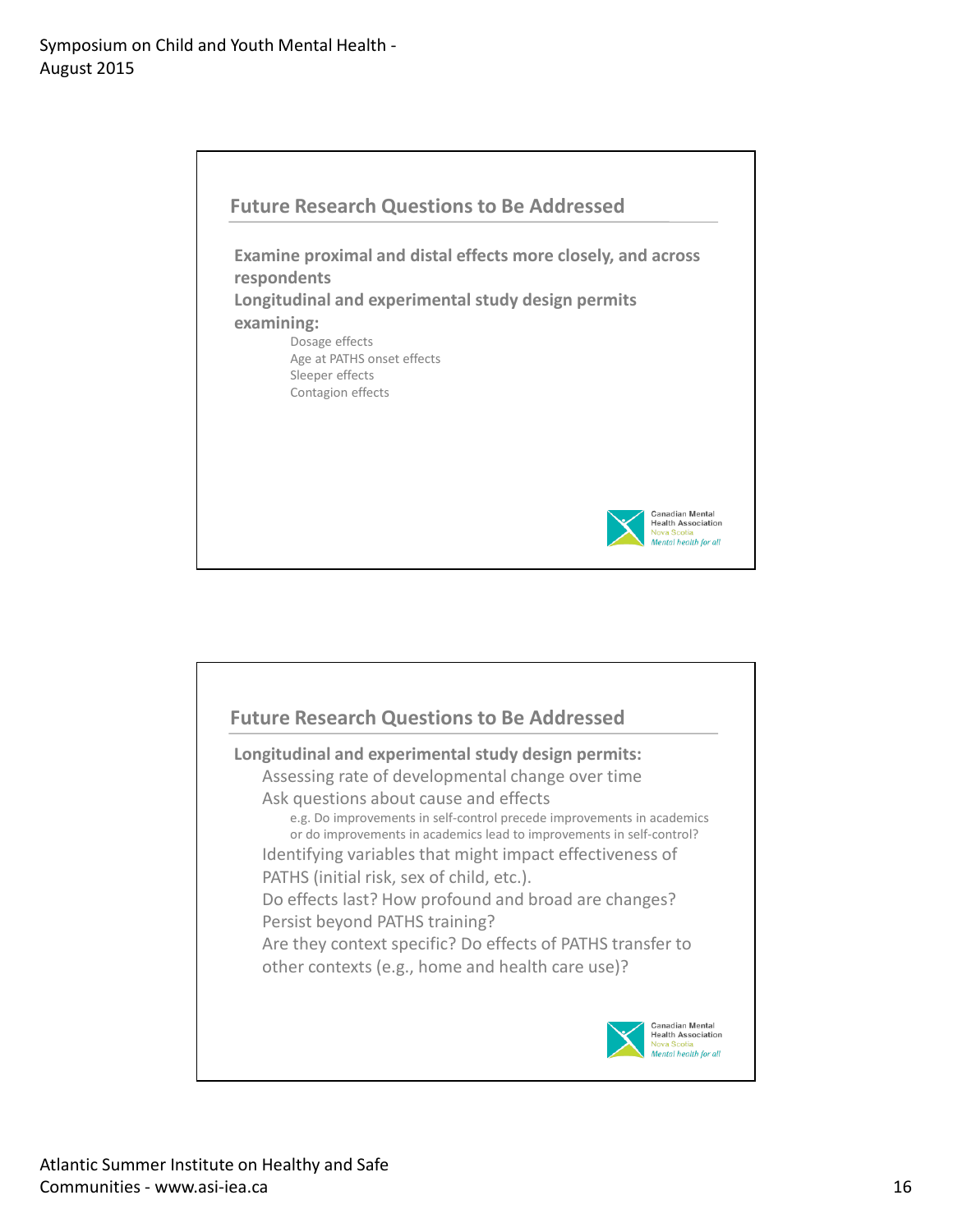

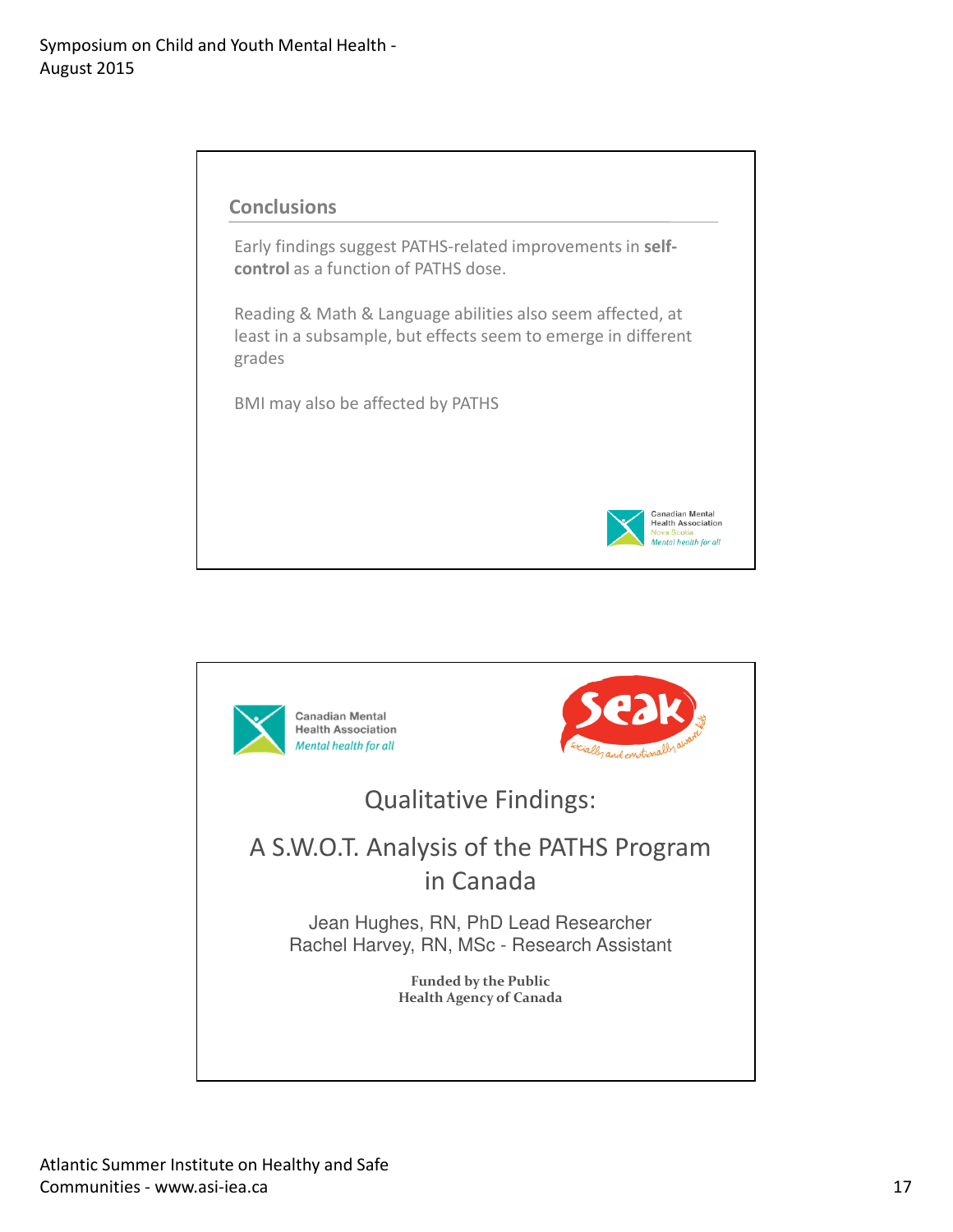

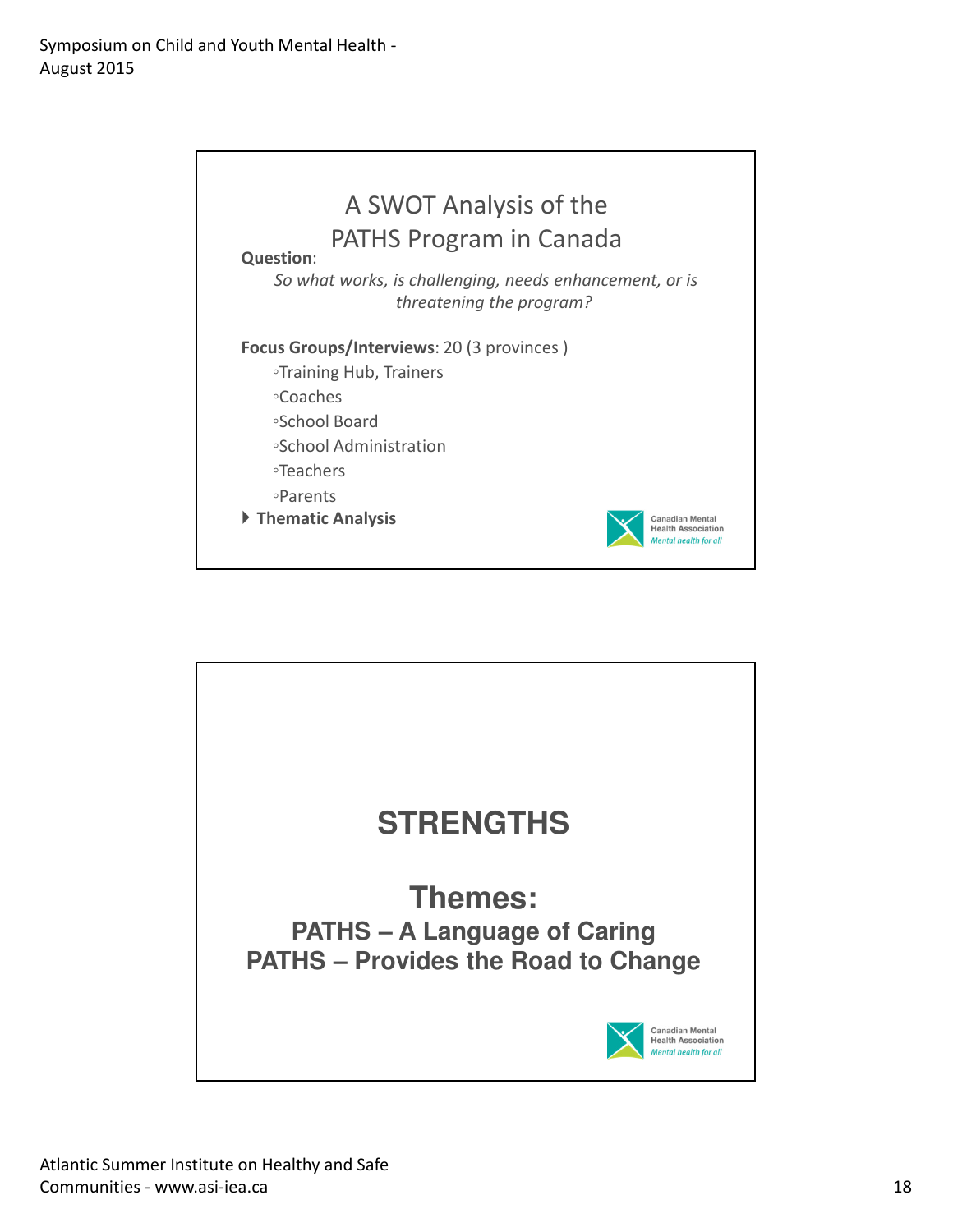

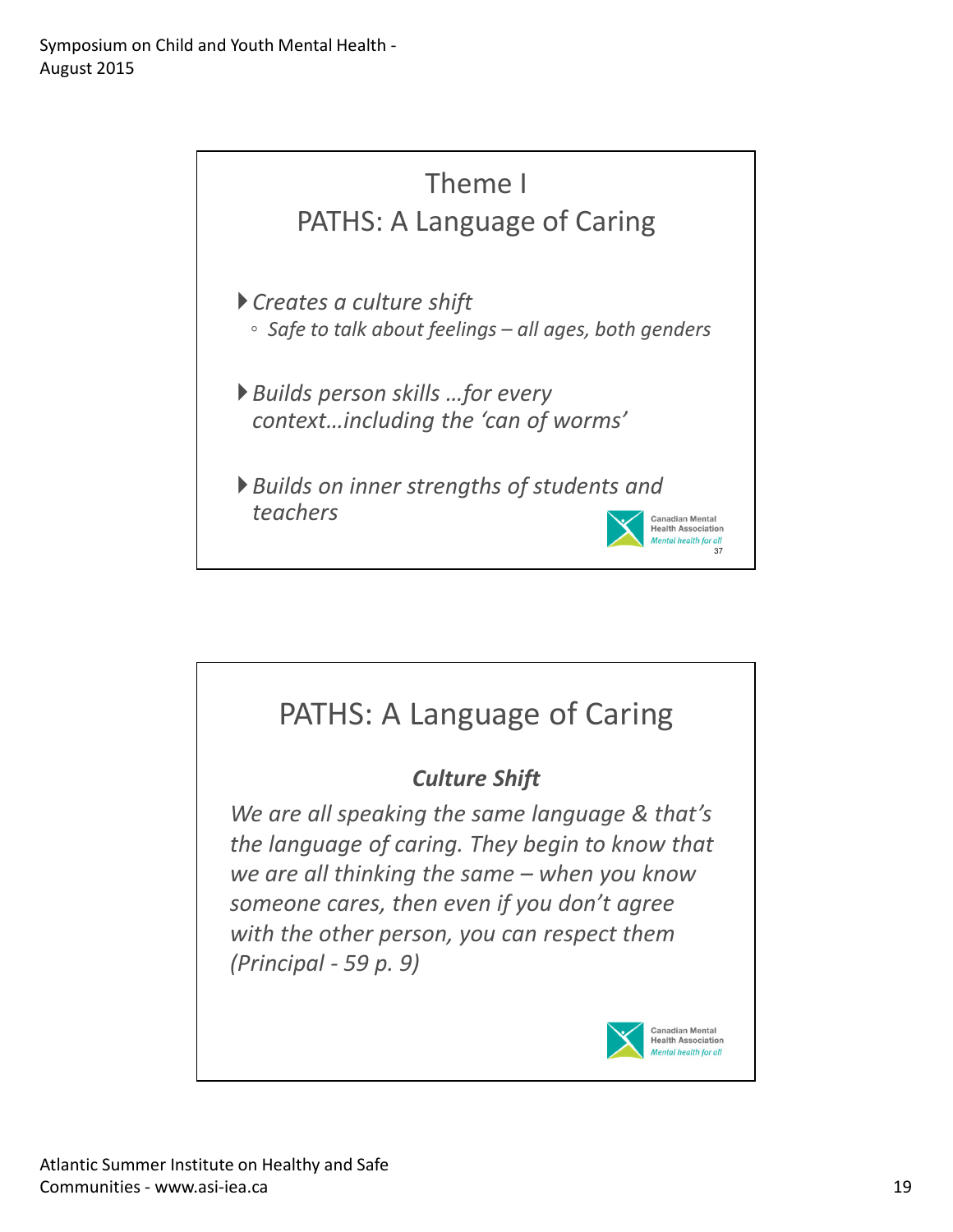# PATHS: A Language of Caring

## Culture Shift

And even the knowledge of like okay, it is okay for me to talk about emotions. Some of the kids and even maybe my son is hesitant to do that. But just to have that knowledge that it is okay to talk about feelings is a big thing. They could be bad emotions or good emotions, whatever. But just having to speak about them is you know that you can do that, that s the big thing. (Parent - 139)



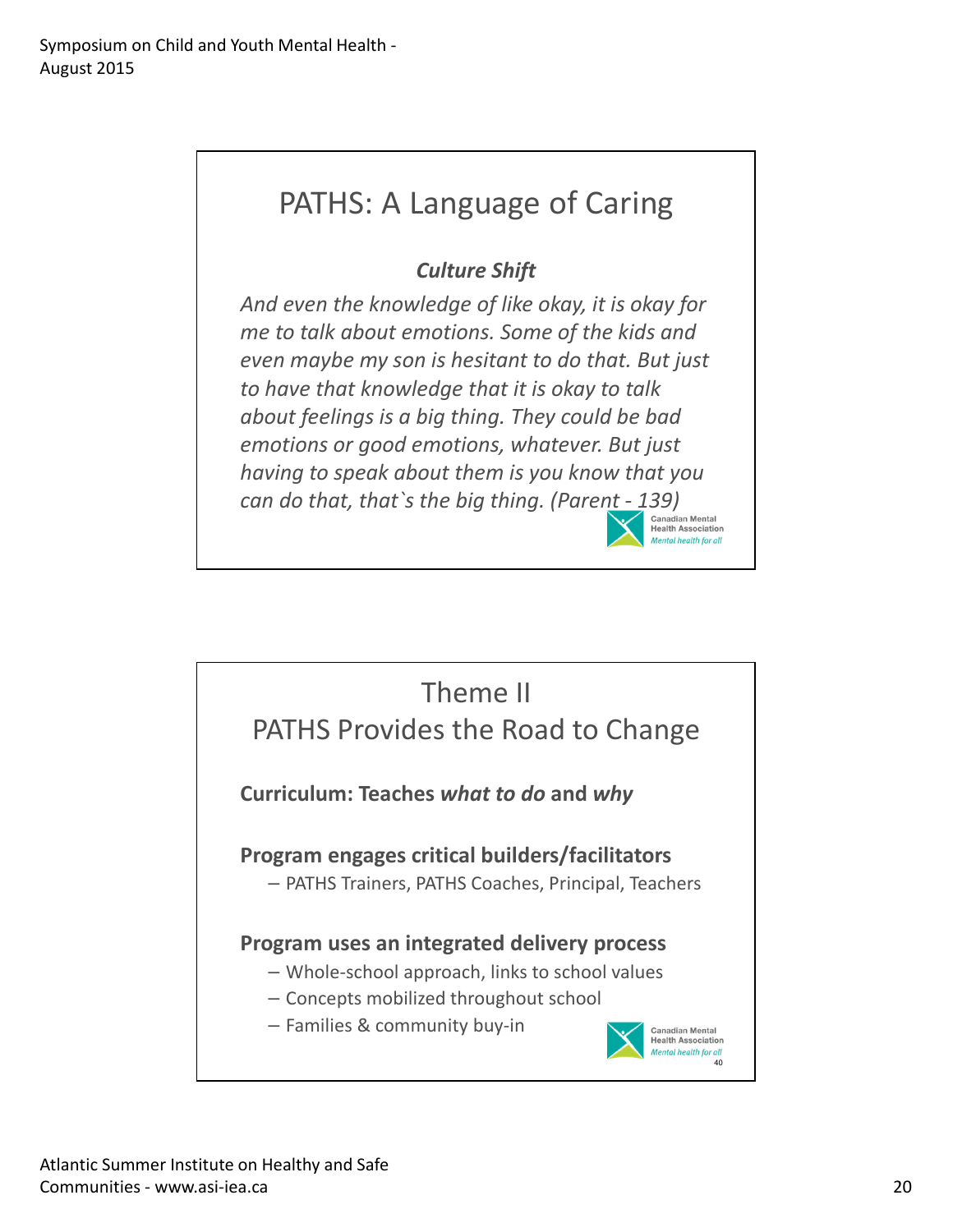

### **Curriculum**

Critical! - the program came ready-made; very easy to follow & with good resources (pictures/activities), uses a whole school approach, is flexible, and easily linked to other curriculum concepts (common language of emotions & culture & is consistent with other programs) (Principal – p. 4-5 p.1, p. 5-7, p. 9)



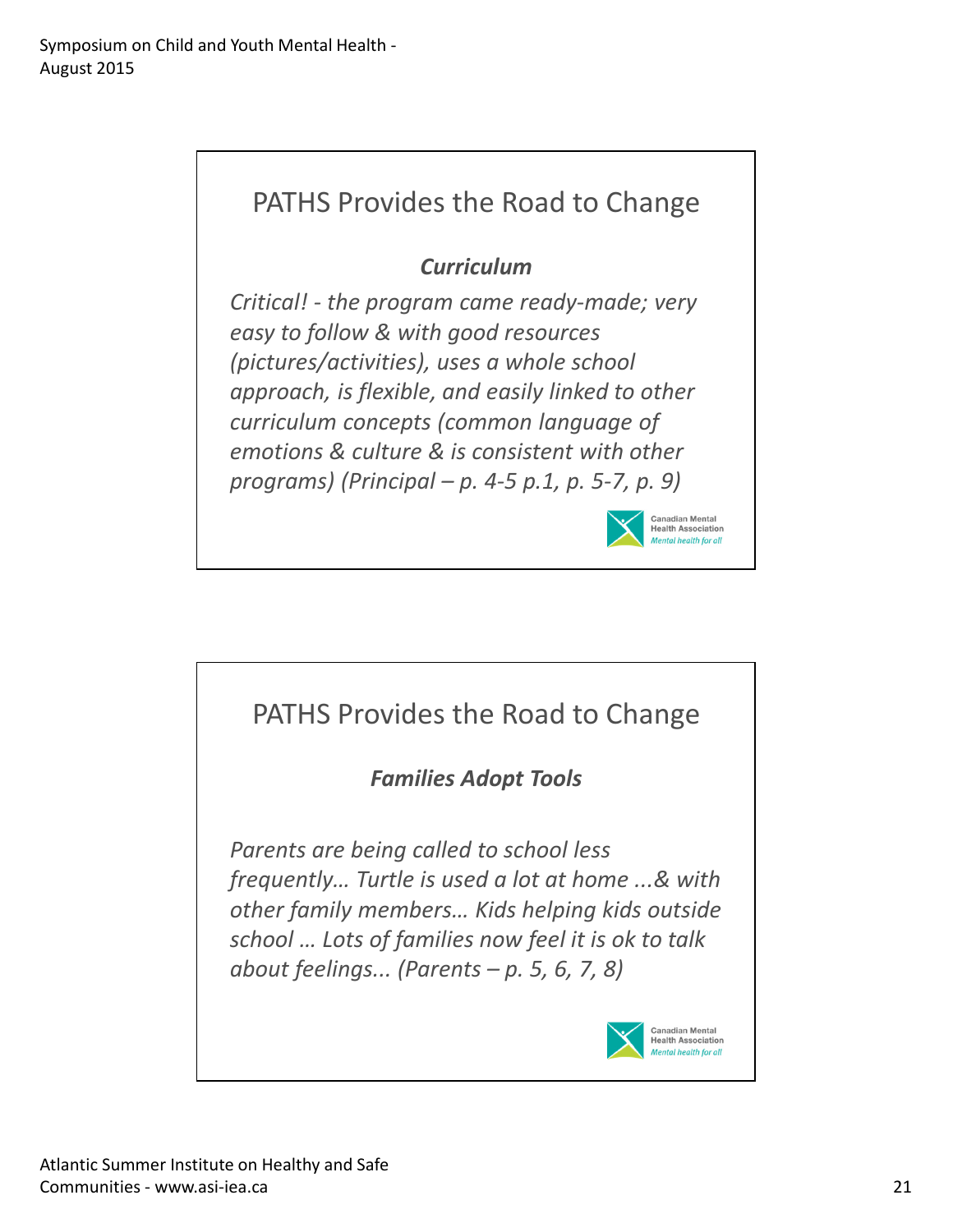# PATHS Provides the Road to Change

### Engages Critical Builders

She [PATHS coach] was very flexible. Always working with us…. She could sit back and then add to the conversation which just made it deeper for the students. And then [students] saw that we were talking the same language. We were sharing our feelings of things that happened, and then they felt comfortable sharing theirs. I have never had so many kids admit to doing something wrong as I did this year. "I did do it. I did." …And I'm just like, "Oh! Well, it wasn't a good choice but do I look angry? And they're going, "No." "So you did a good thing telling the truth." So it was really positive. (Teachers – STE  $34 - 176$ 



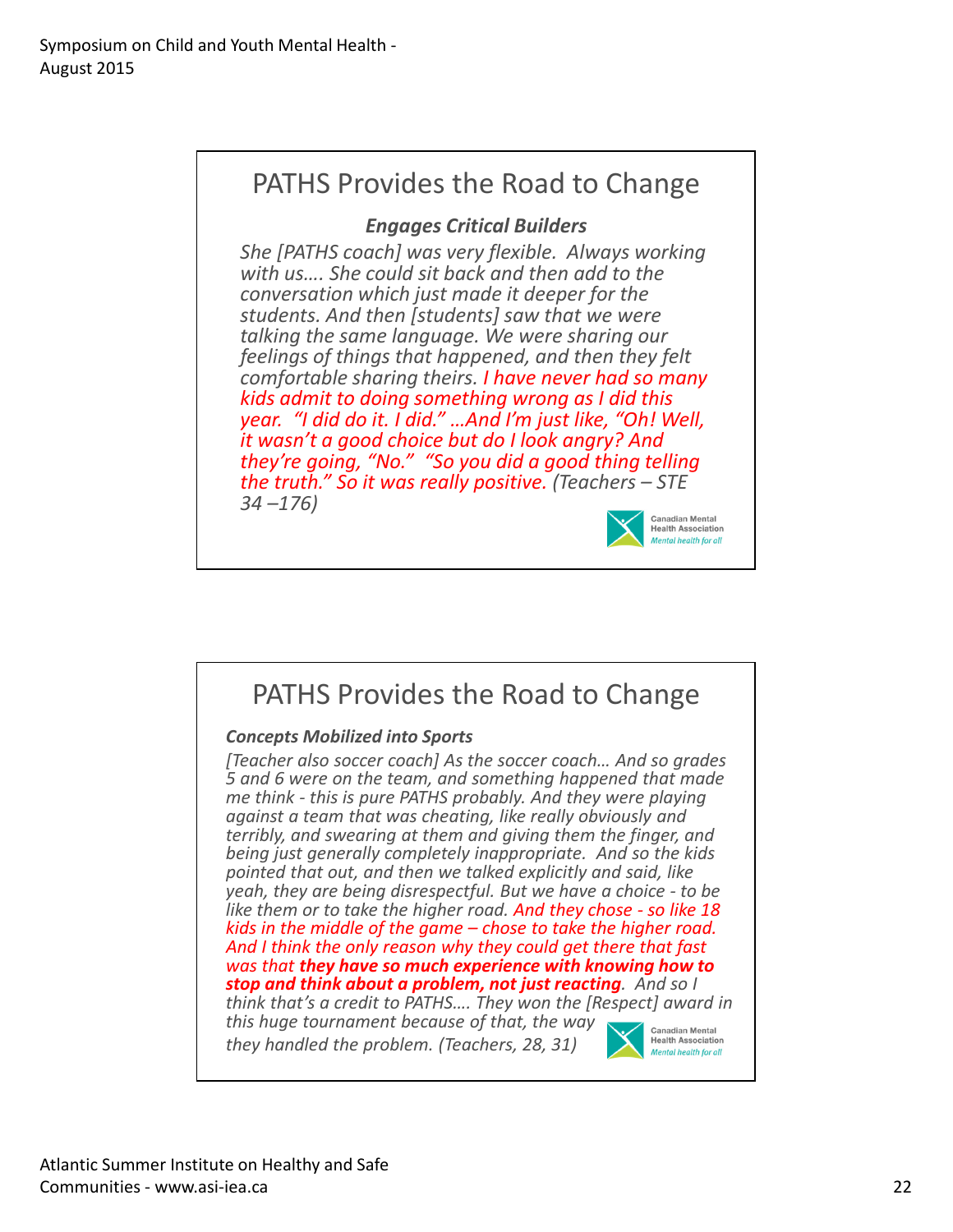

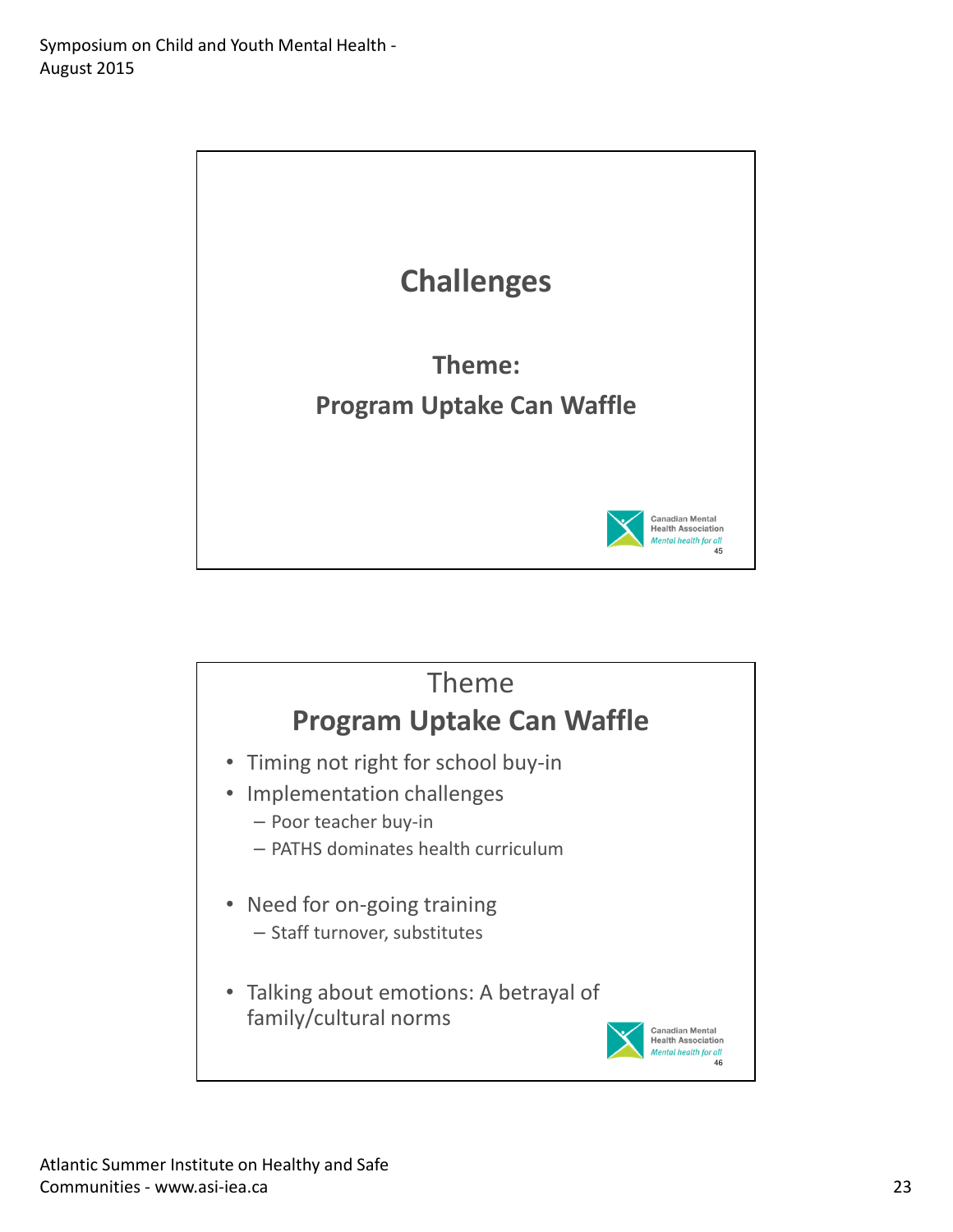

#### Teacher Turnover

We had another new teacher come in. And of course that teacher didn`t have PATHS experience…And so in the settling …period of him developing relationships with students, I talked to the students about whether the teacher has done PATHS with the students. And they said not yet. And I said well that's not a surprise because your teacher has probably never heard of it. I said `what do you think would be a really good way to help him understand what you know about PATHS'. So the students talked about initially sitting in a sharing circle with him and talking about what they perceived in terms of how PATHS has helped them develop their social and emotional maturity levels …And he [Teacher] raced around the rest of the day finding the binder and took it home for the weekend. **Canadian Mental** (School Administrator – 5-7) **Health Association Mental health for all** 

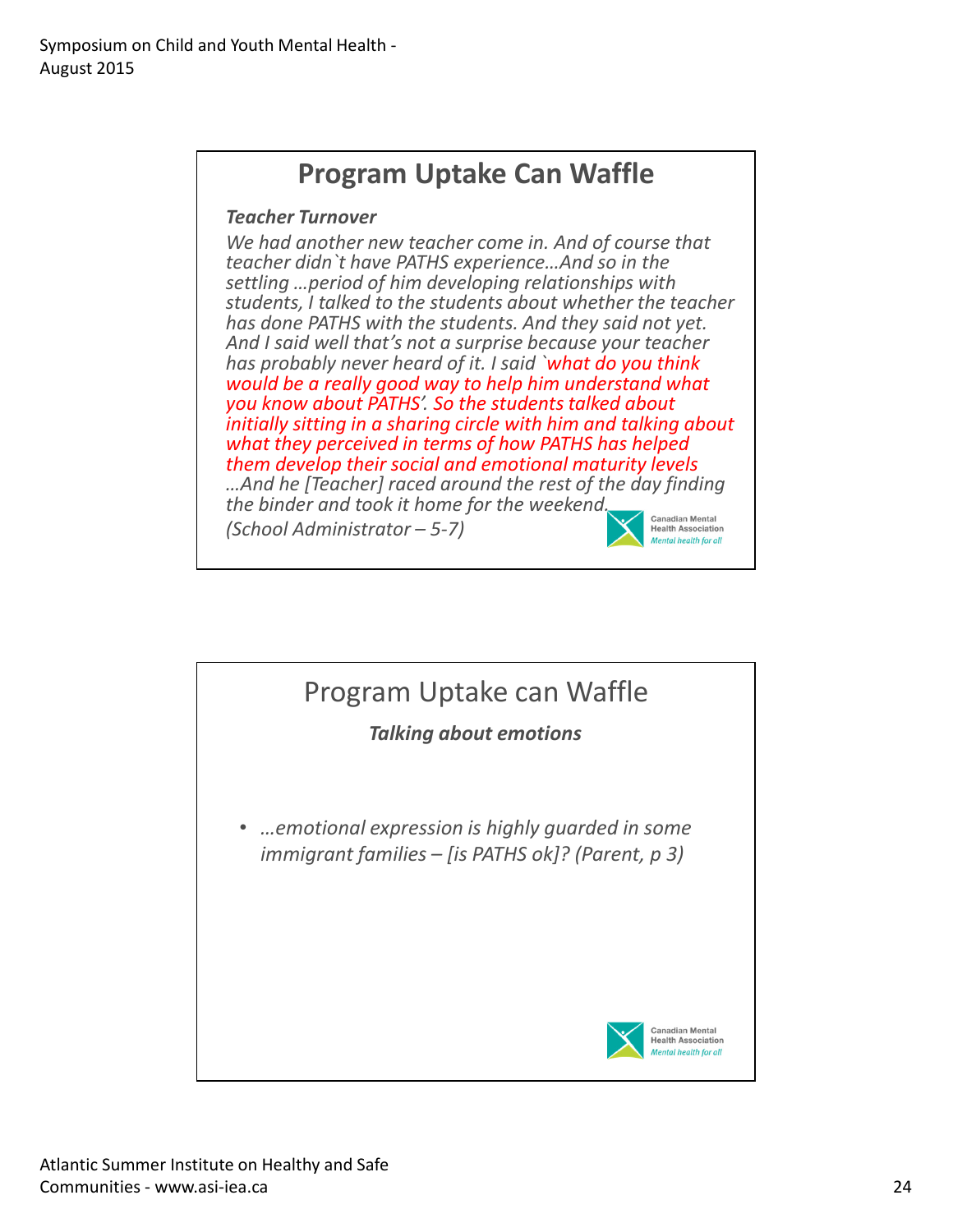

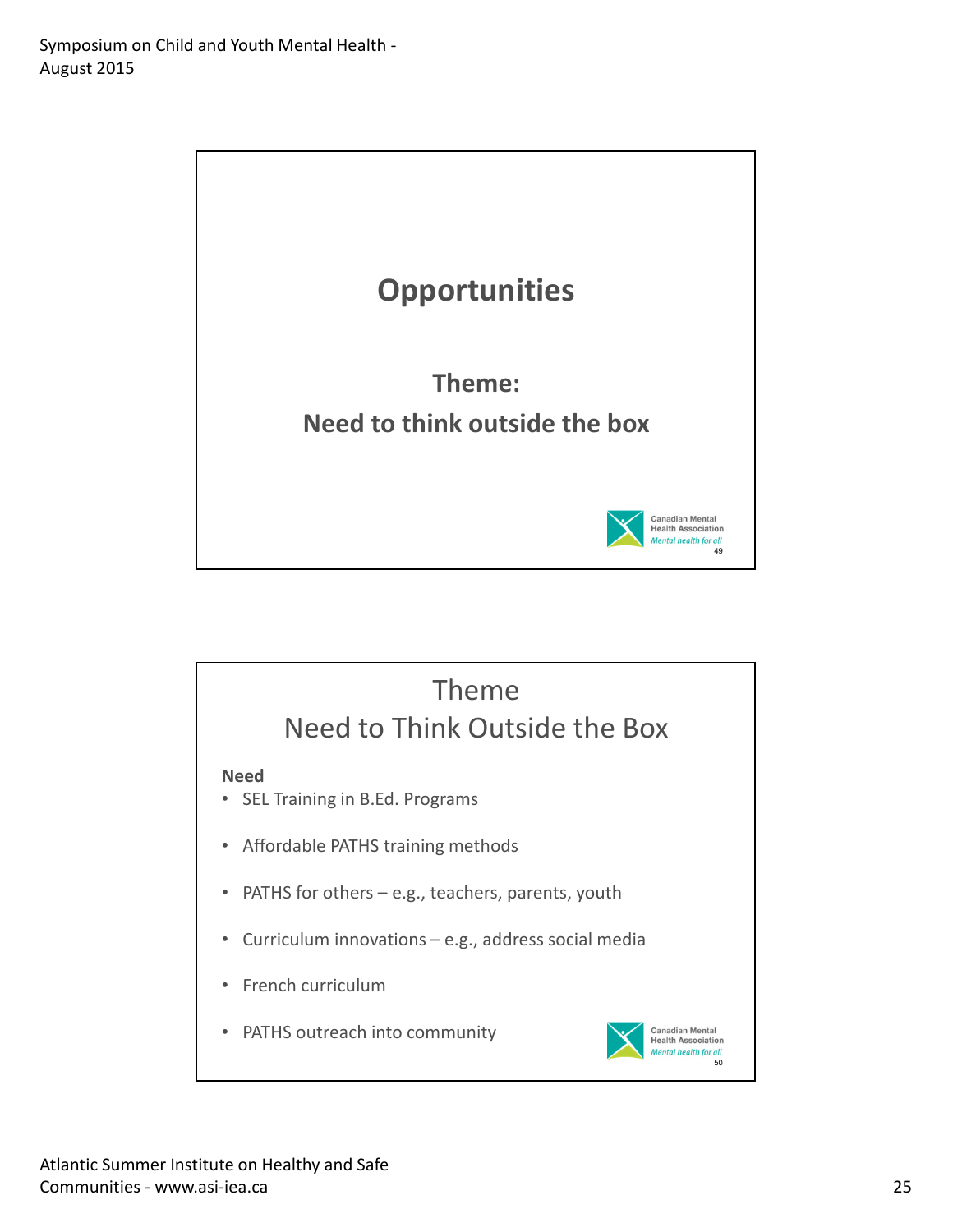

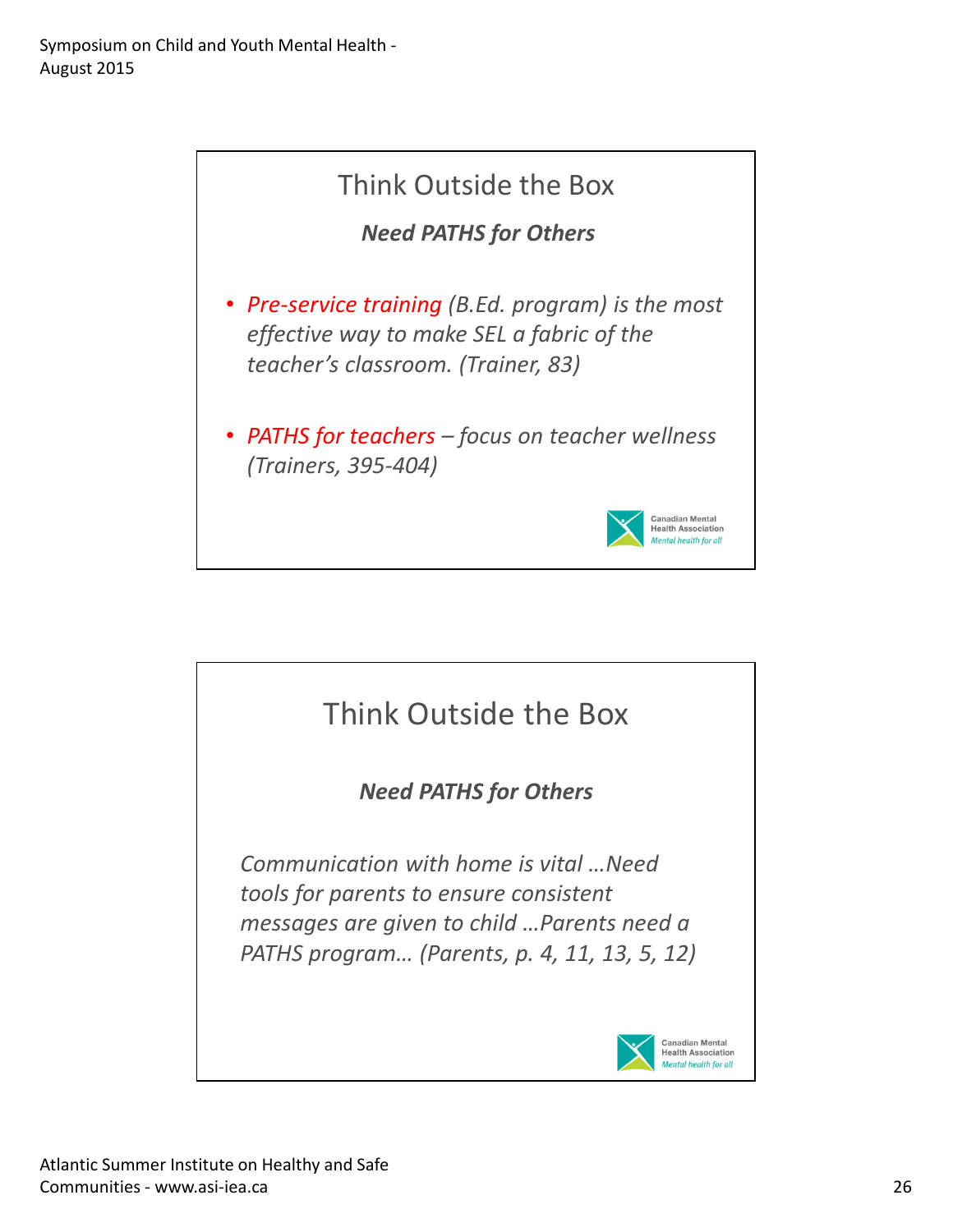

they get it in their classroom, but they also get it in their after school care. …We are also going to be putting PATHS into daycare. (Trainer P 4 – 250, 260).

• Need to include [PATHS] in community EAL programs (Principal, p. 17)



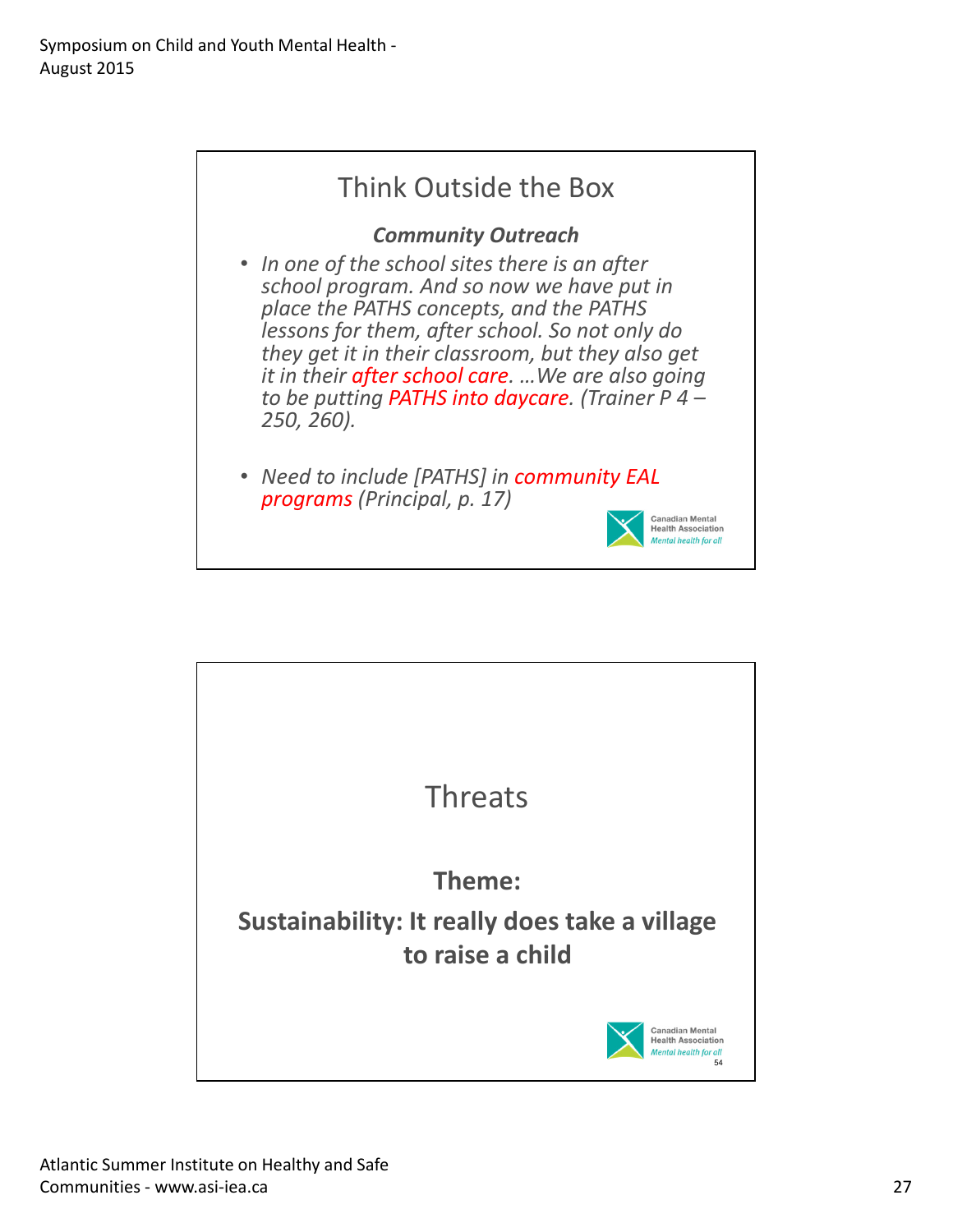

### It Really Does Take A Village to Raise a Child **Sustainability** • It's about trying to change [culture]… let's stop talking about bullying. It's not bullying, for goodness sake. Let's make sure people don't think that SEL is just a little package of skills that we teach and then you're done that content and you move on. … So it's about all the pieces that we have to embed in it, right…. we can talk about them as social and emotional competencies versus a skill, and that's the place where they will land in something like a curriculum redesign. (Training Hub, 159, 161, 163, 169) **Canadian Mental**<br>Health Association Mental health for all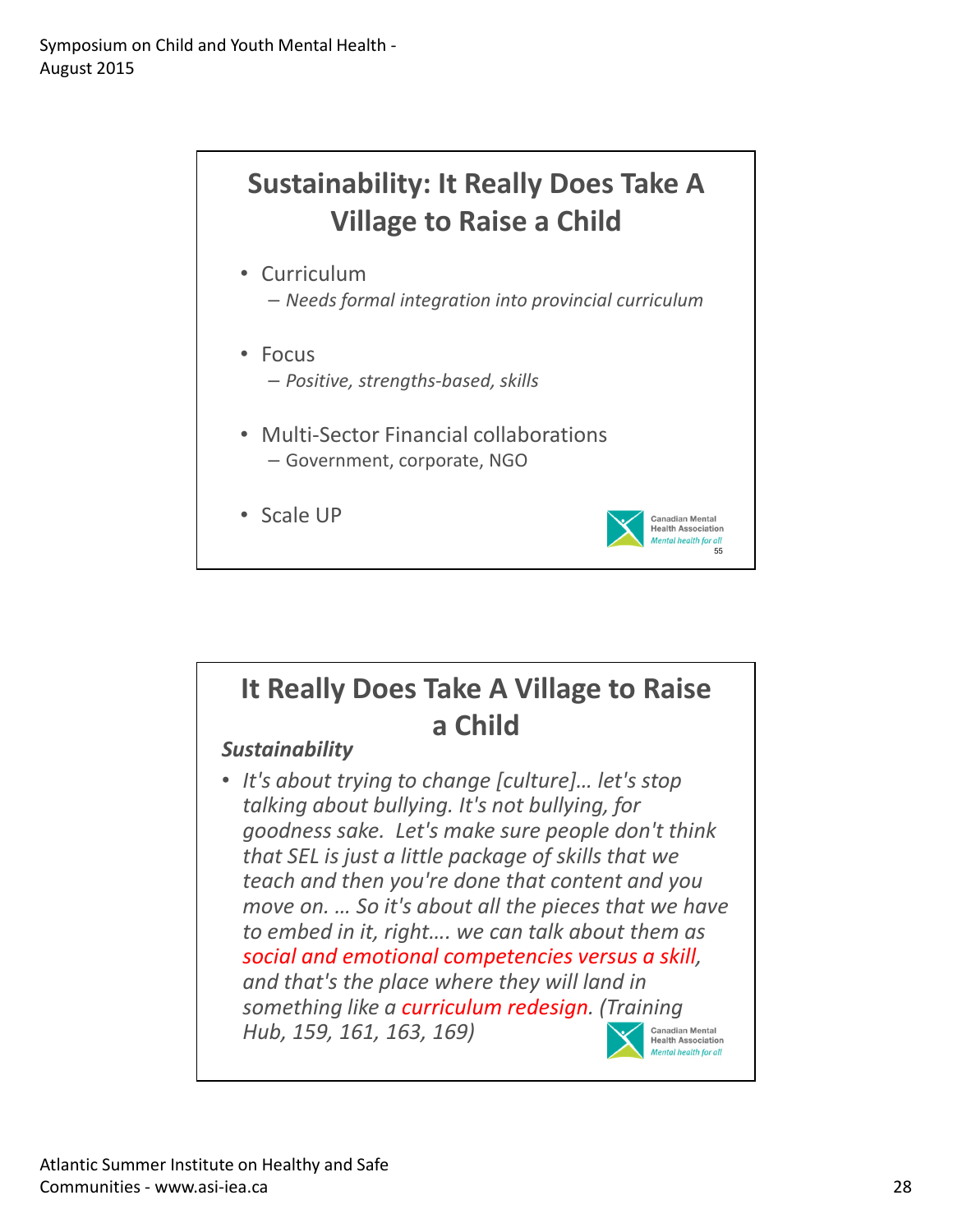

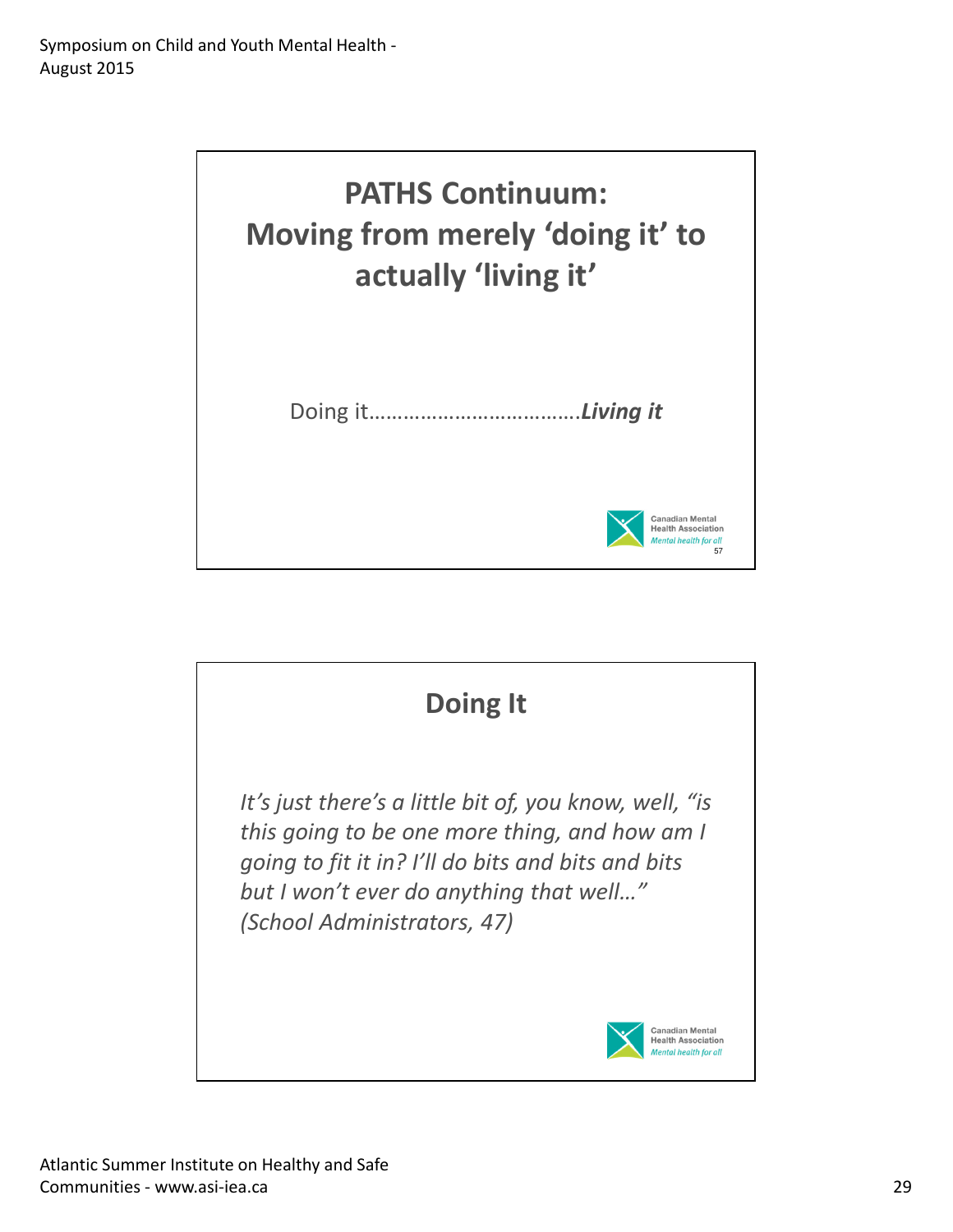# Living It…

[School response to a student killed in a car accident] So what happened was we met as a staff on Sunday. And because all our classroom children were used to meeting together and sharing, [we] put together a script. We wanted the teachers to be comfortable reading this script. We also took it upon ourselves and we called every single family member in our school in advance, about 100 families, to give the parent the news.

Most of them had heard through the grapevine. But my biggest thing was I didn't want a child coming to the bus stop and hearing about it, or coming to the school and just being lambasted with it. So we called every single family and let them know.

And so then the next day…



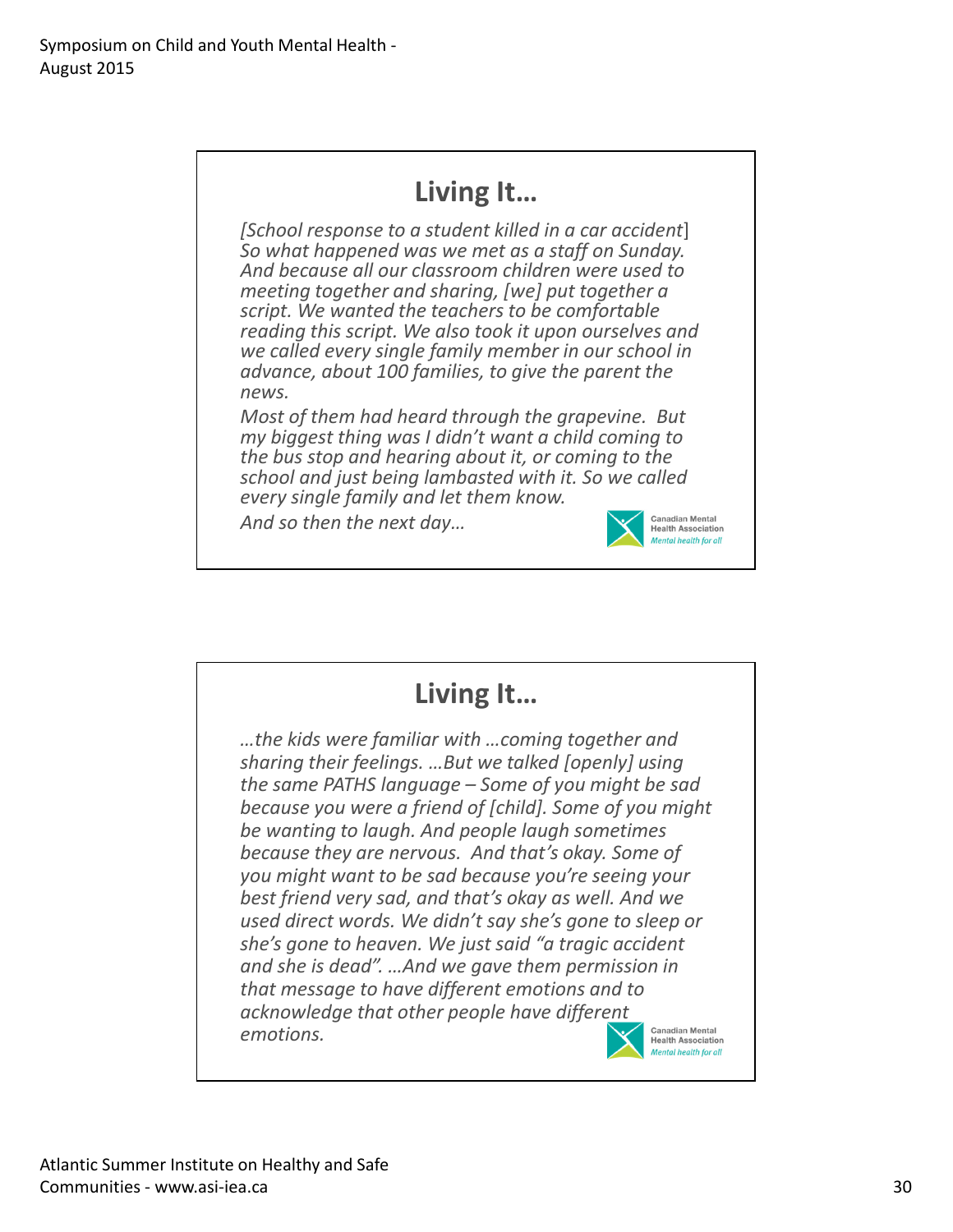# Living It…

…And we sent home a copy of the script with every parent, with every family just so that there was that link between home and school for them to know the language we were using and how we were dealing with it. And again, the phone calls and the support were tremendous….I think too, it gave the teachers the ability too. PATHS has given the teachers the ability to share feelings that they didn't know they could talk about before with students. And that it's okay to talk about death when tragedy happens. (School Administration and teachers – STE 34 – 43-50, 56-61)



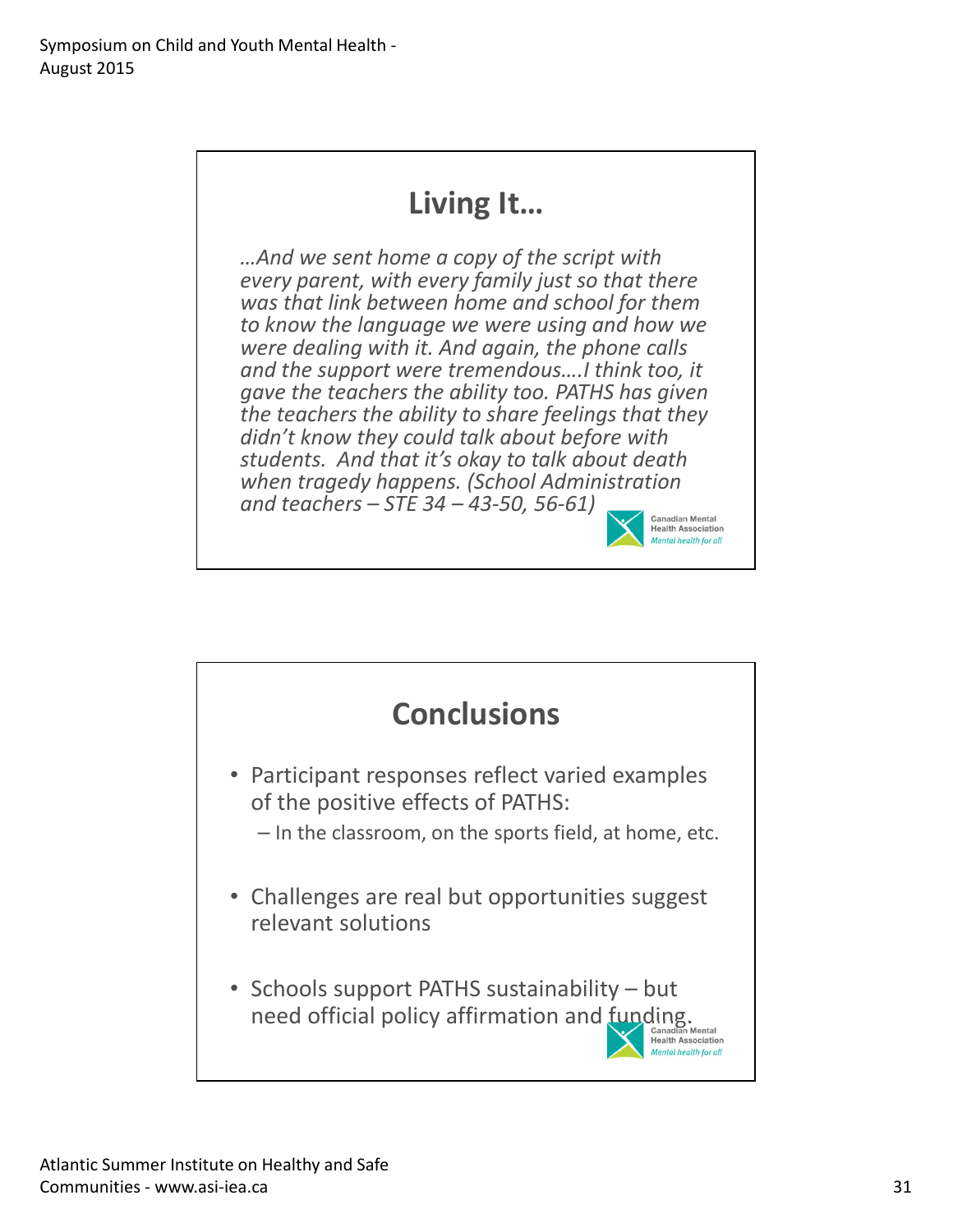

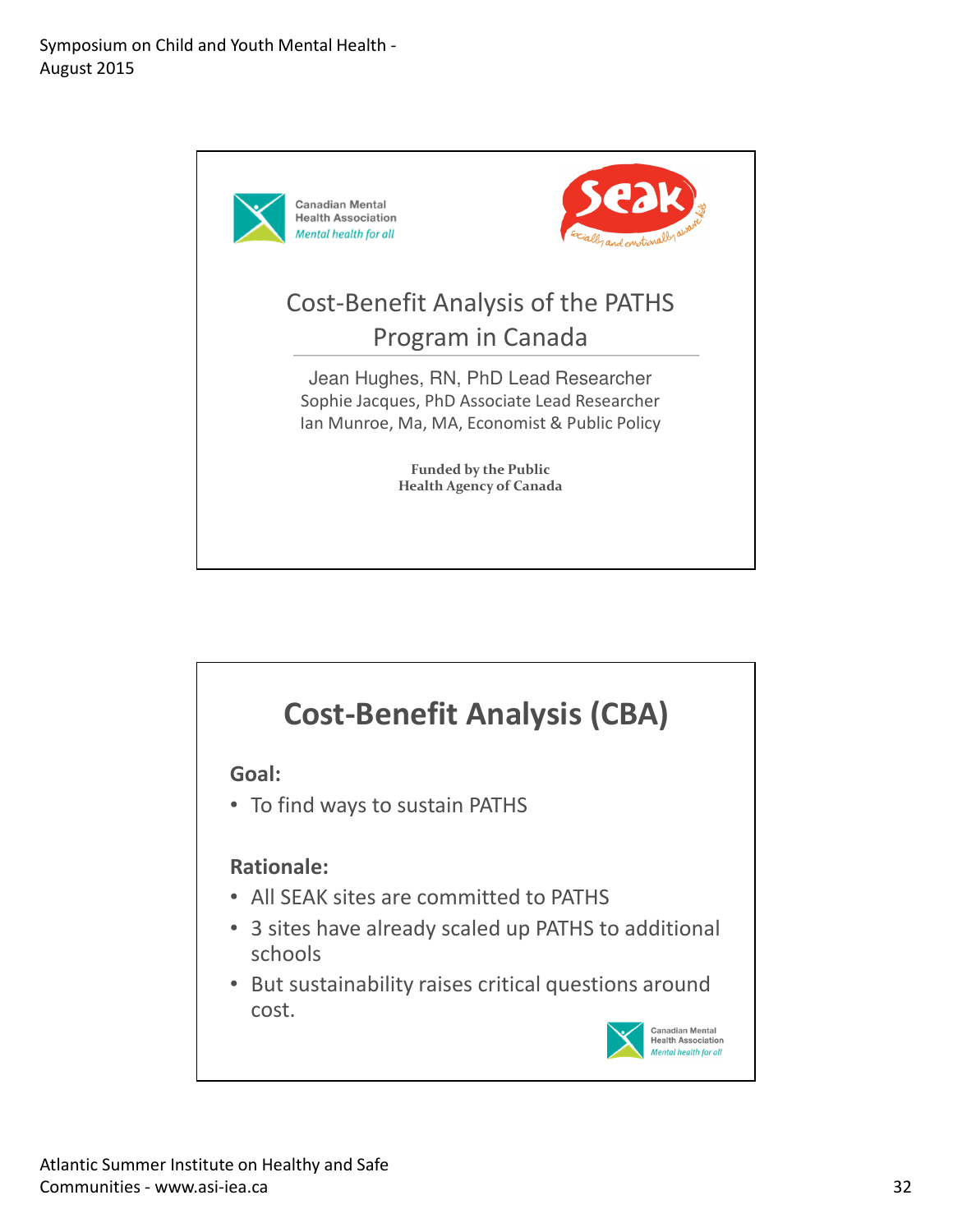

## The SEAK Approach to CBA of PATHS **Assumptions** • PATHS is implemented using most recent curriculum, & with the hope and intention of altering the life-course of participants, not simply as a means to improve classroom behaviour in the short-term • Most of the potential benefits (e.g., lower levels of adult crime, improved adult health outcomes, etc.) will not be directly observable for many years to come • Other research (Moffitt et el, 2011) has identified a key component in the transmission mechanism to these anticipated benefits - children's self-control – which is promoted in PATHS.**Canadian Mental**<br>Health Association Mental health for all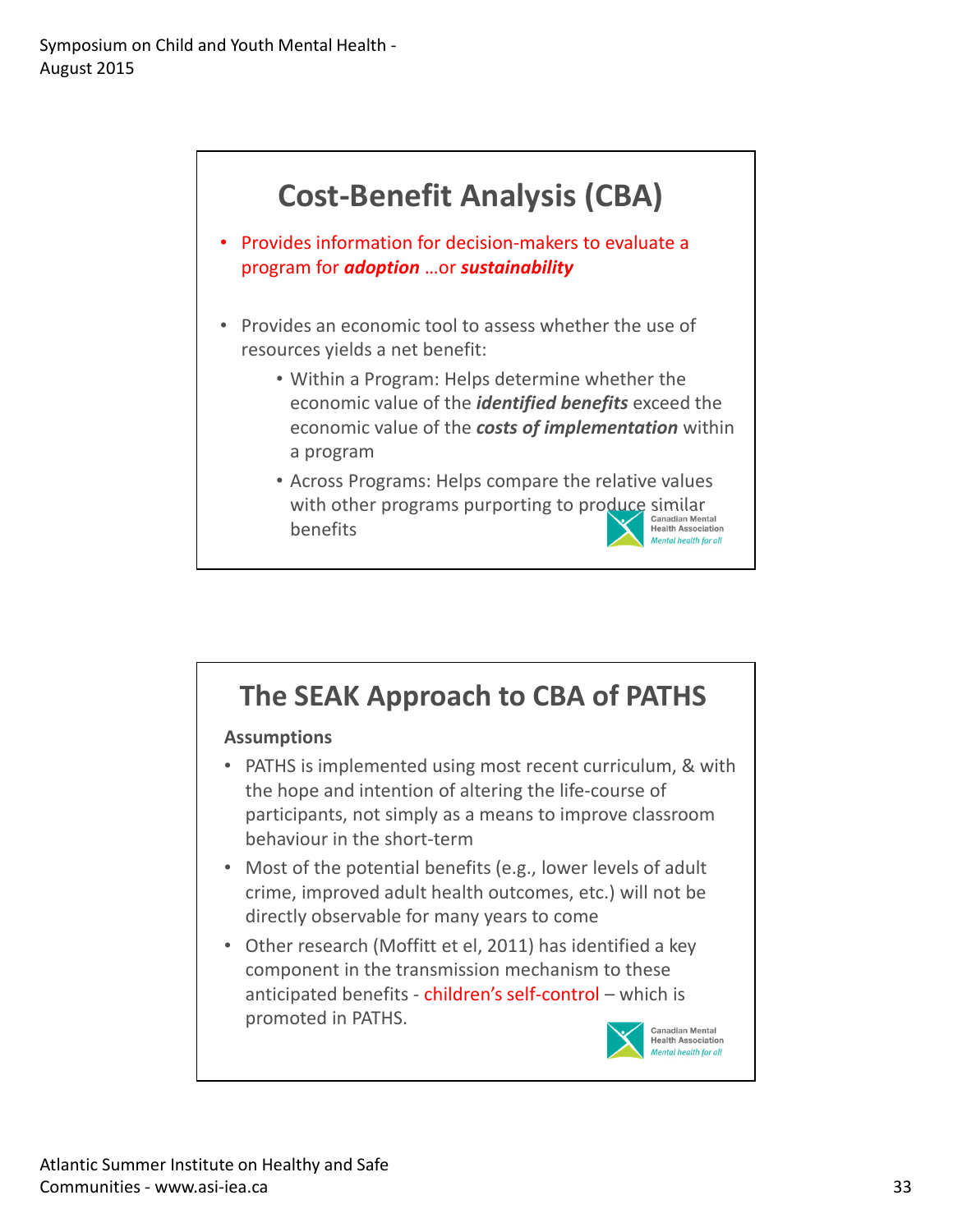

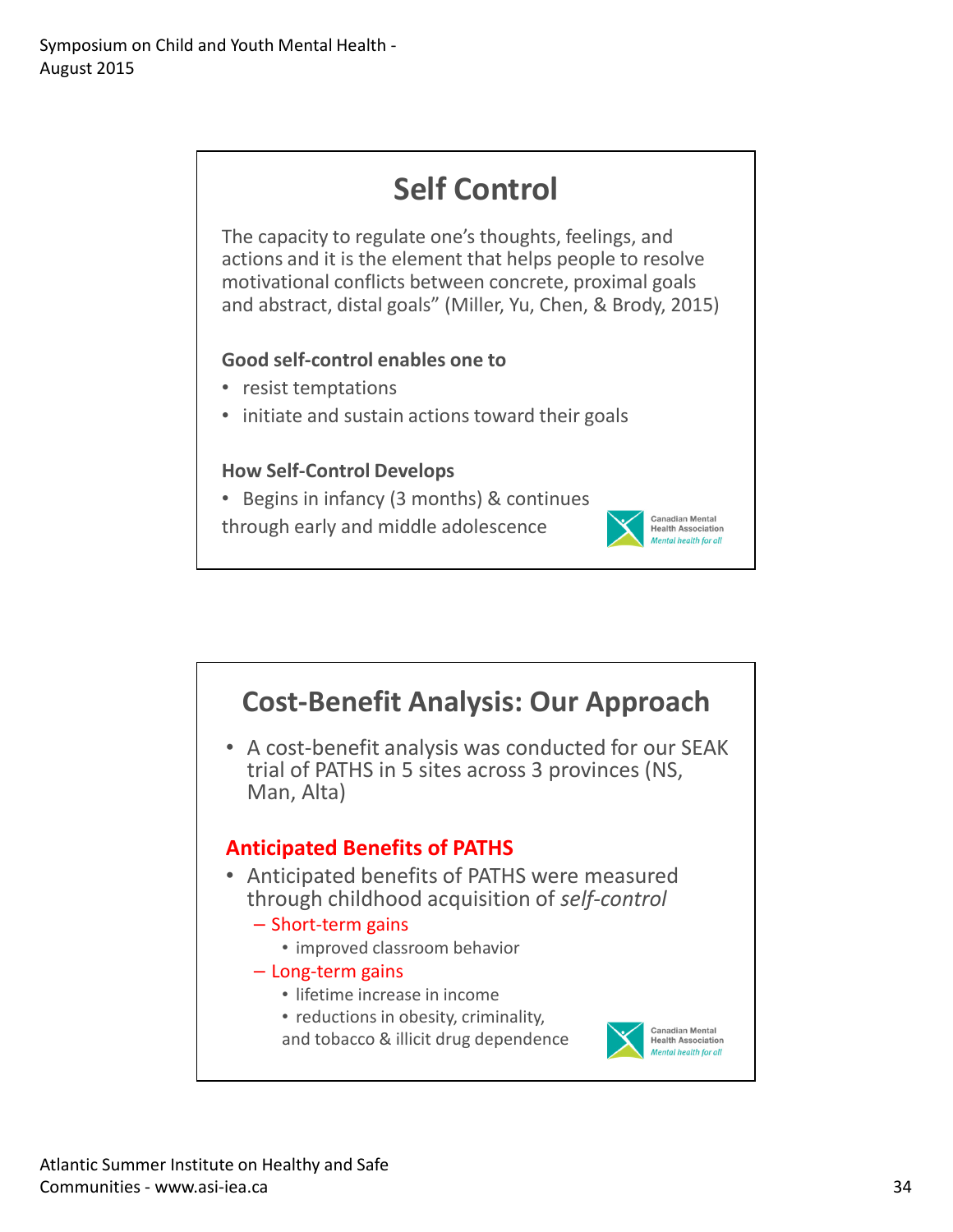

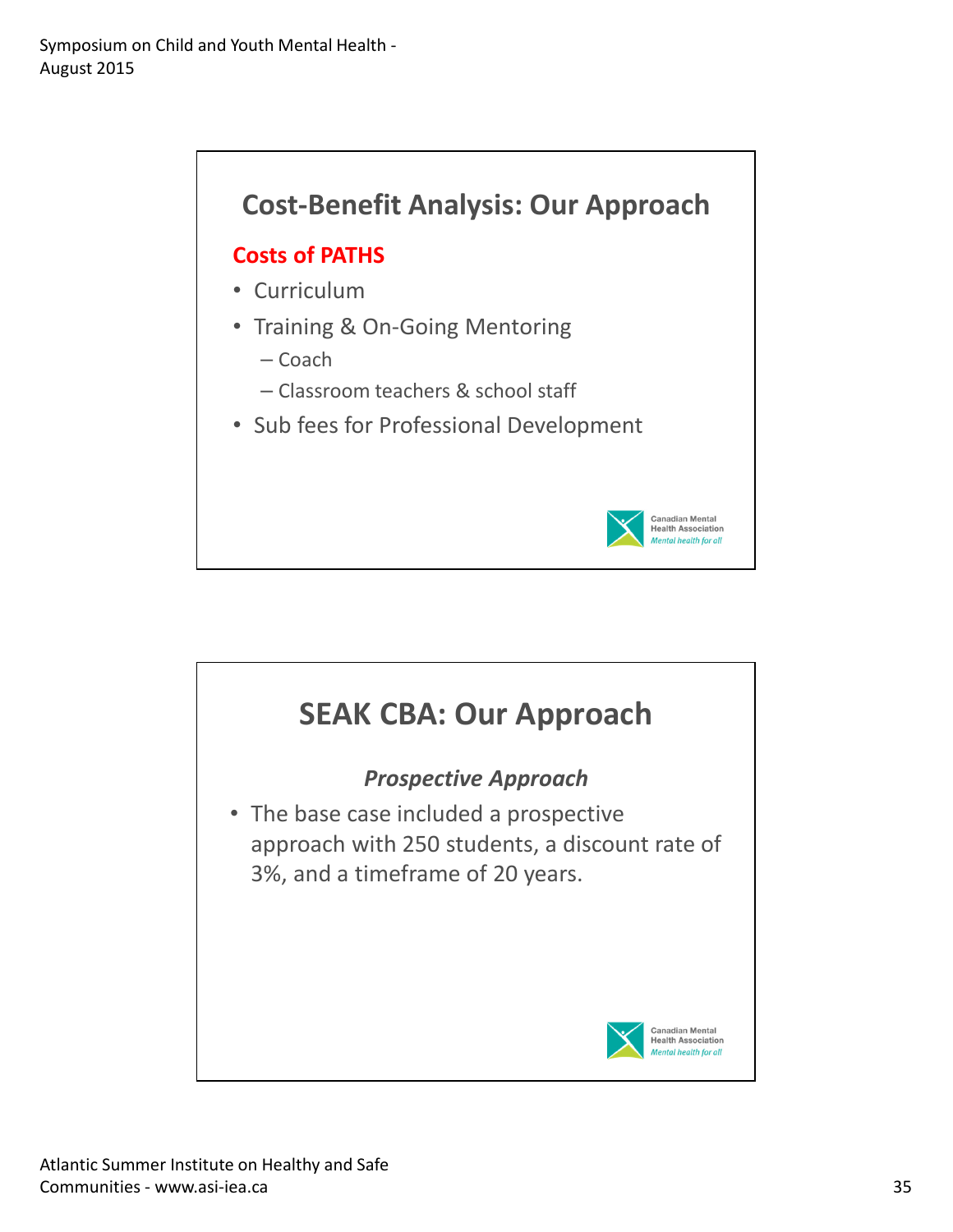

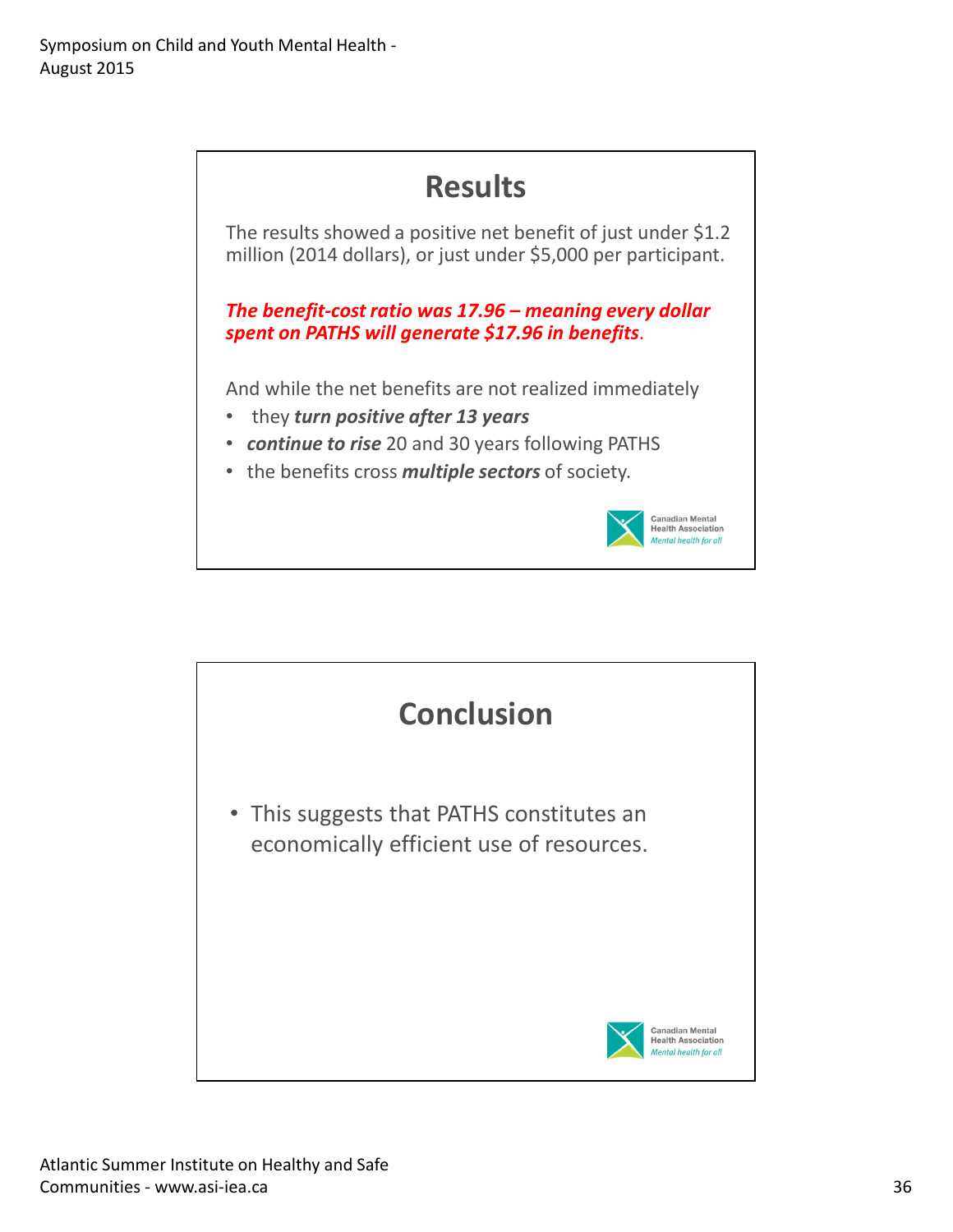

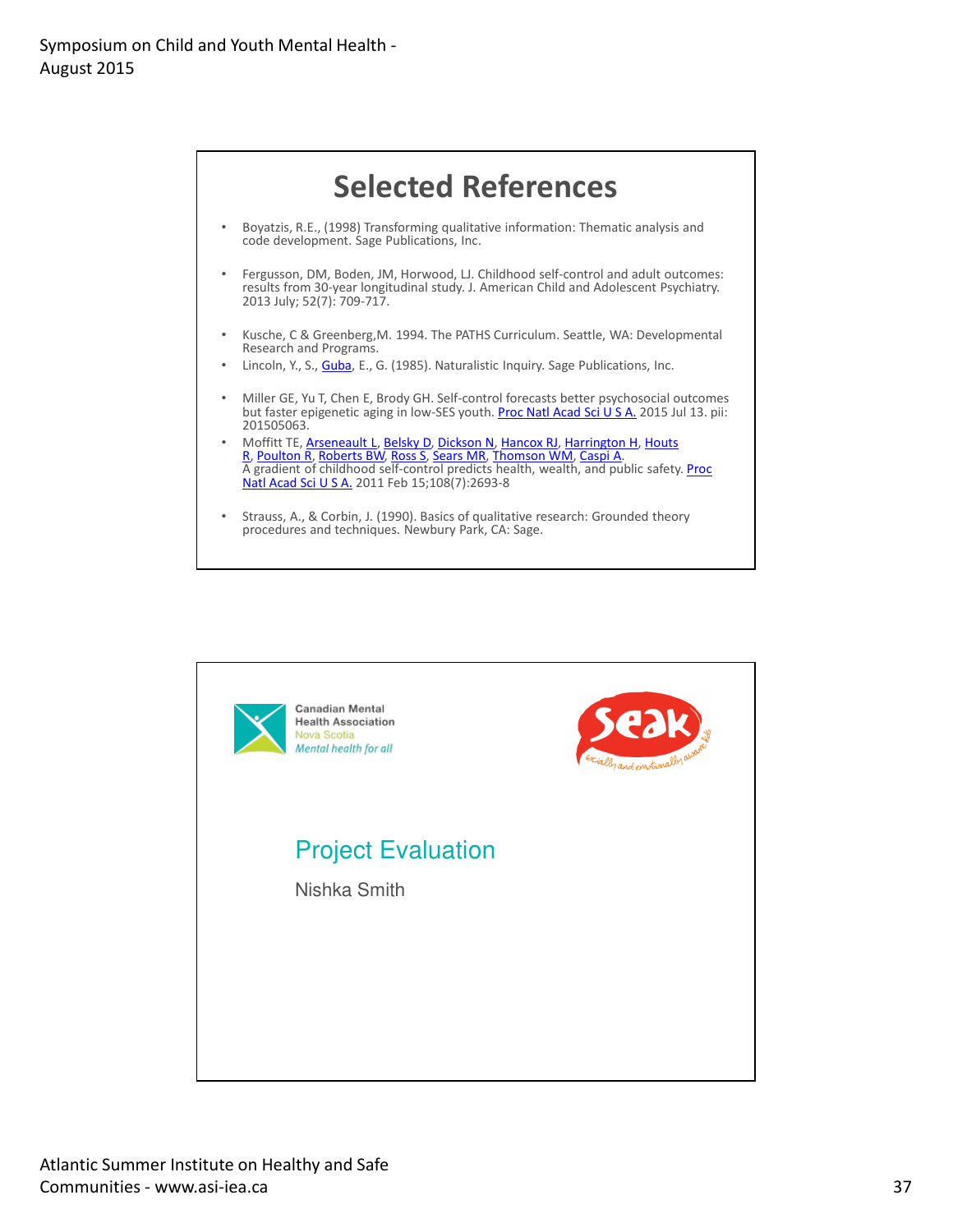

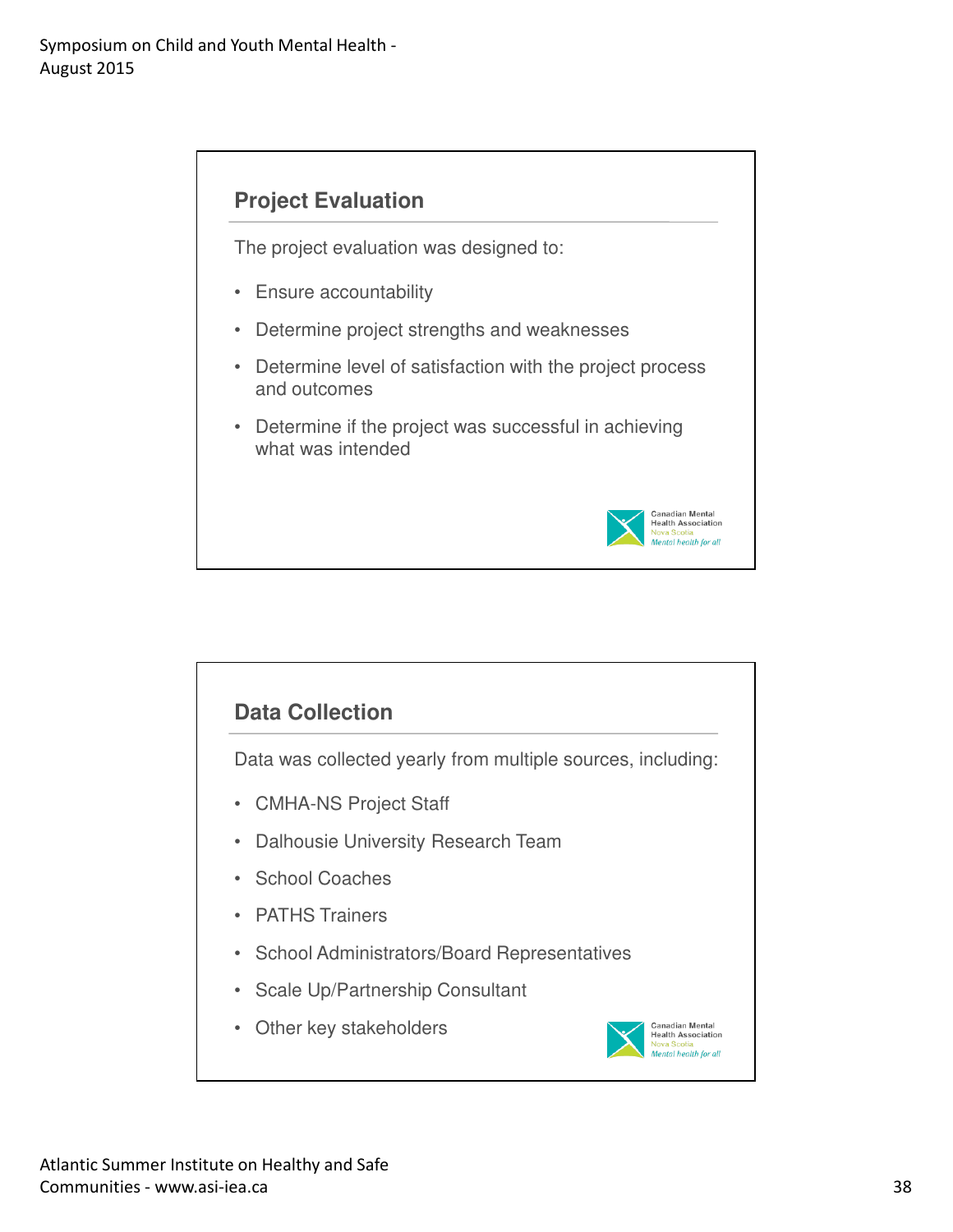

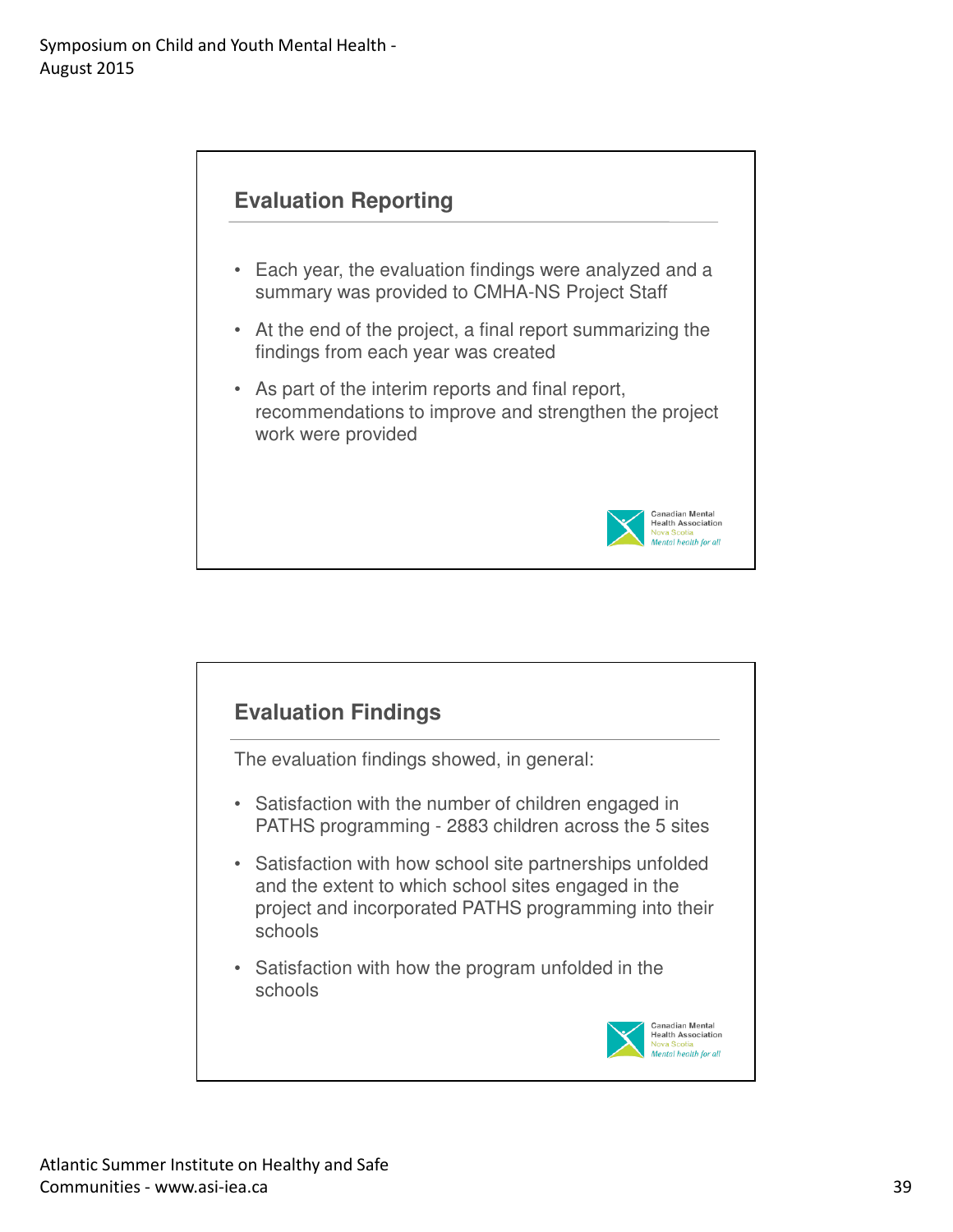



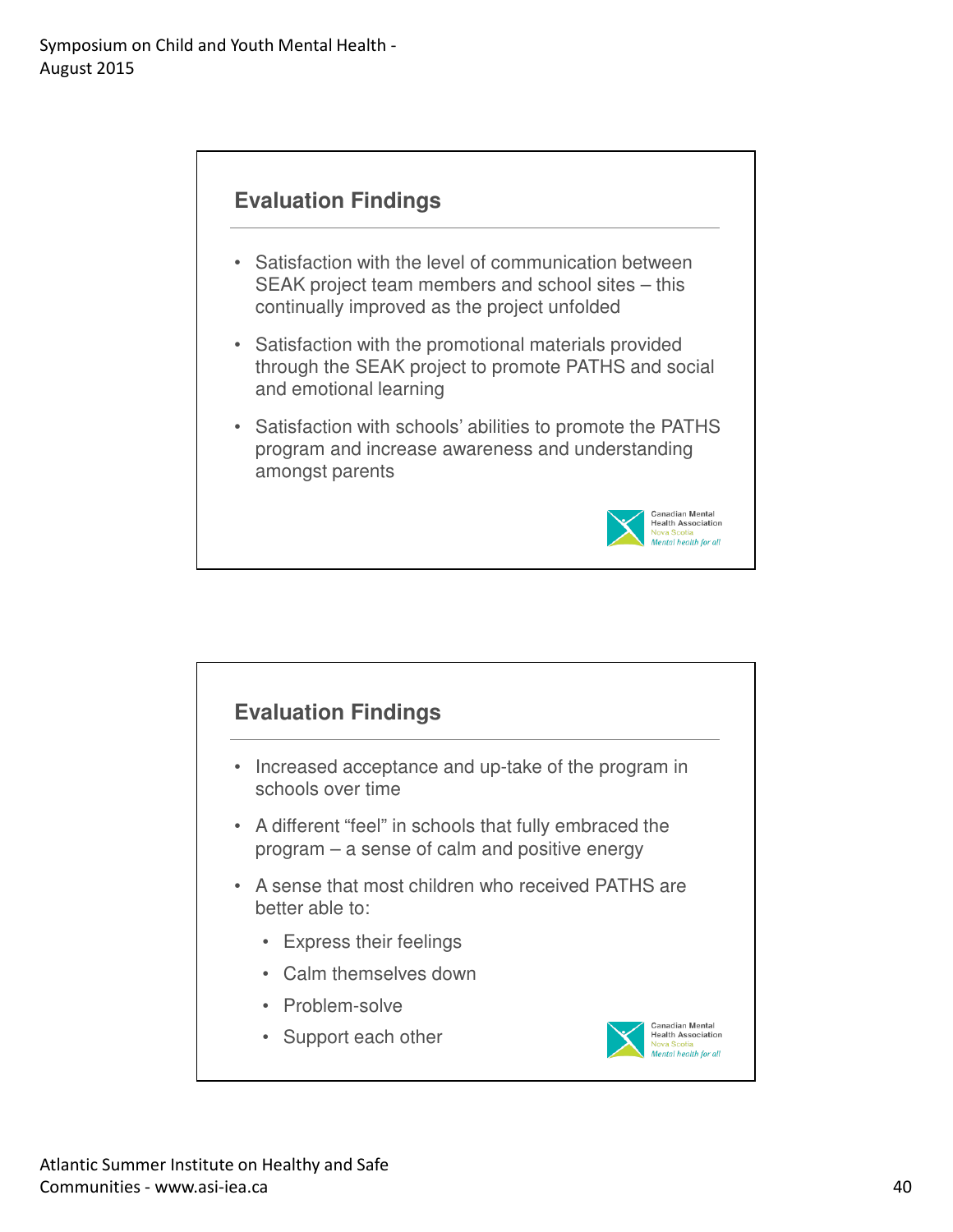- Satisfaction with the level of external communication that took place to increase awareness of the project and social and emotional learning – over 19,000 people were reached
- Satisfaction with the research process:
	- The data collection process was well planned and organized
	- Research staff were professional, organized, flexible and respectful

Mental health for all

• There was good communication between the<br>research team and schools research team and schools

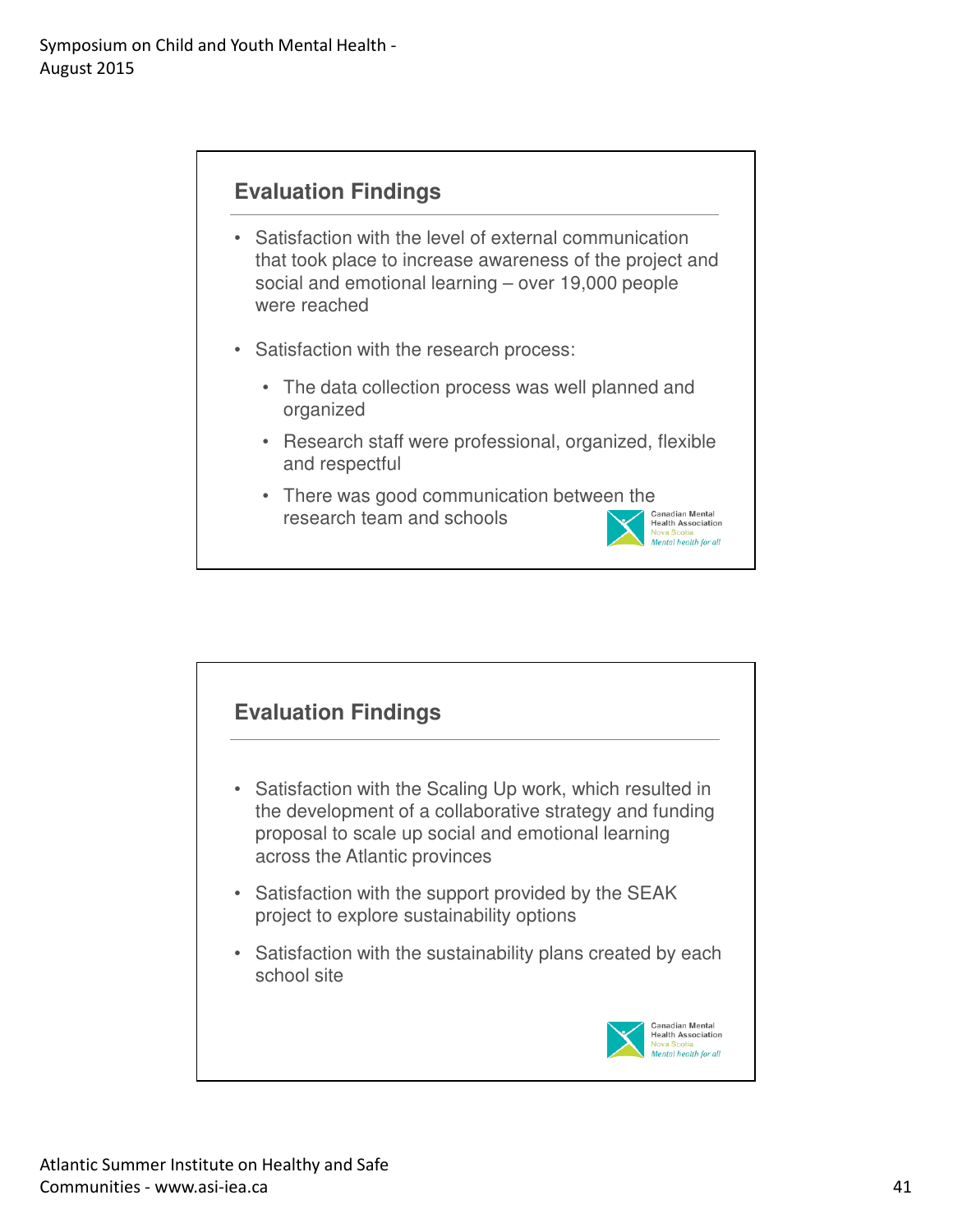

Some of the key factors that contributed to the success of the project were:

- Having CMHA-NS SEAK Project Staff that were professional, open and responsive to school sites
- Having Dalhousie University Research Team members who were flexible, and respectful of the needs of school sites
- Conducting monthly meetings with Coaches, Trainers, CMHA-NS SEAK Project Staff and Dalhousie University Research Team members



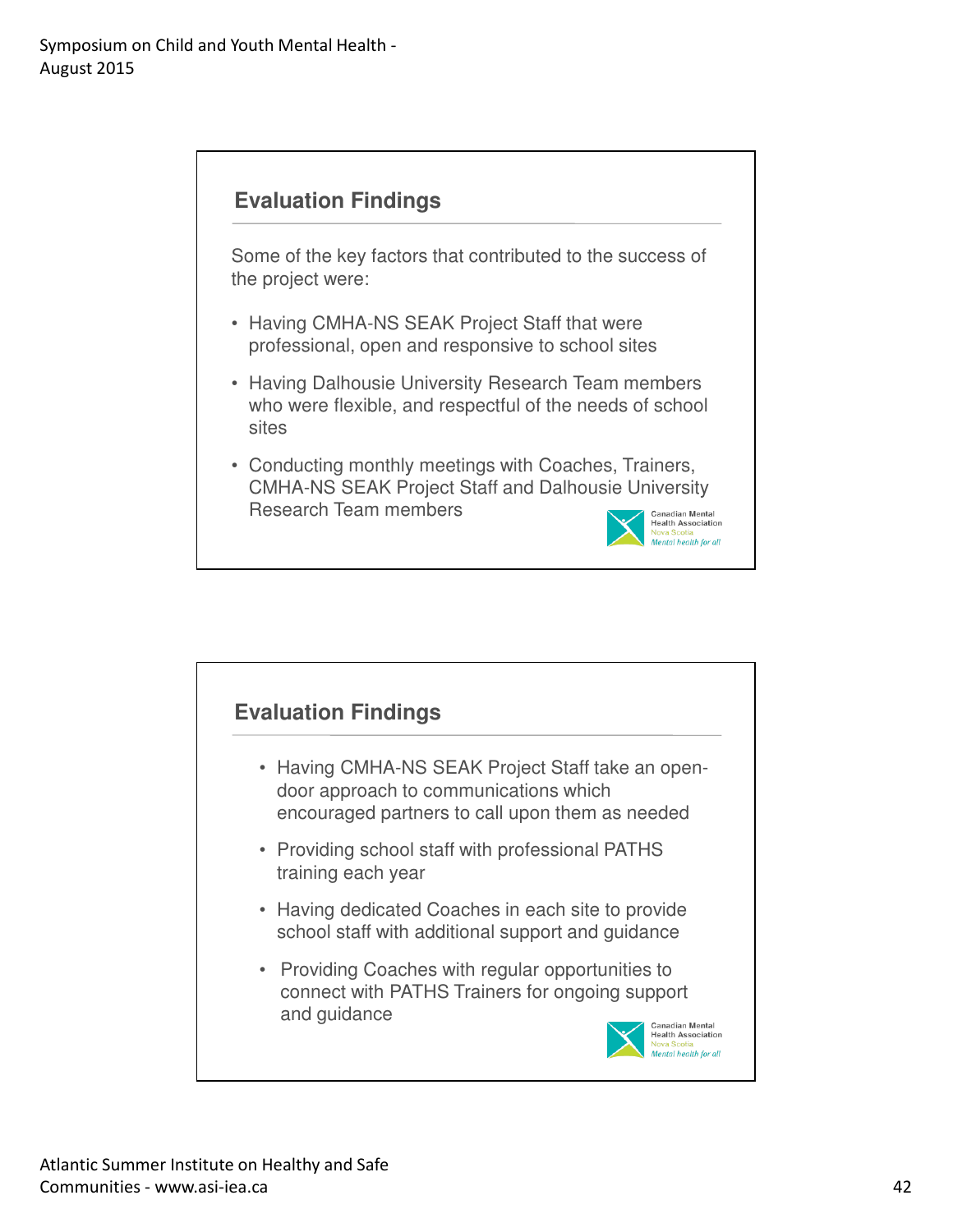

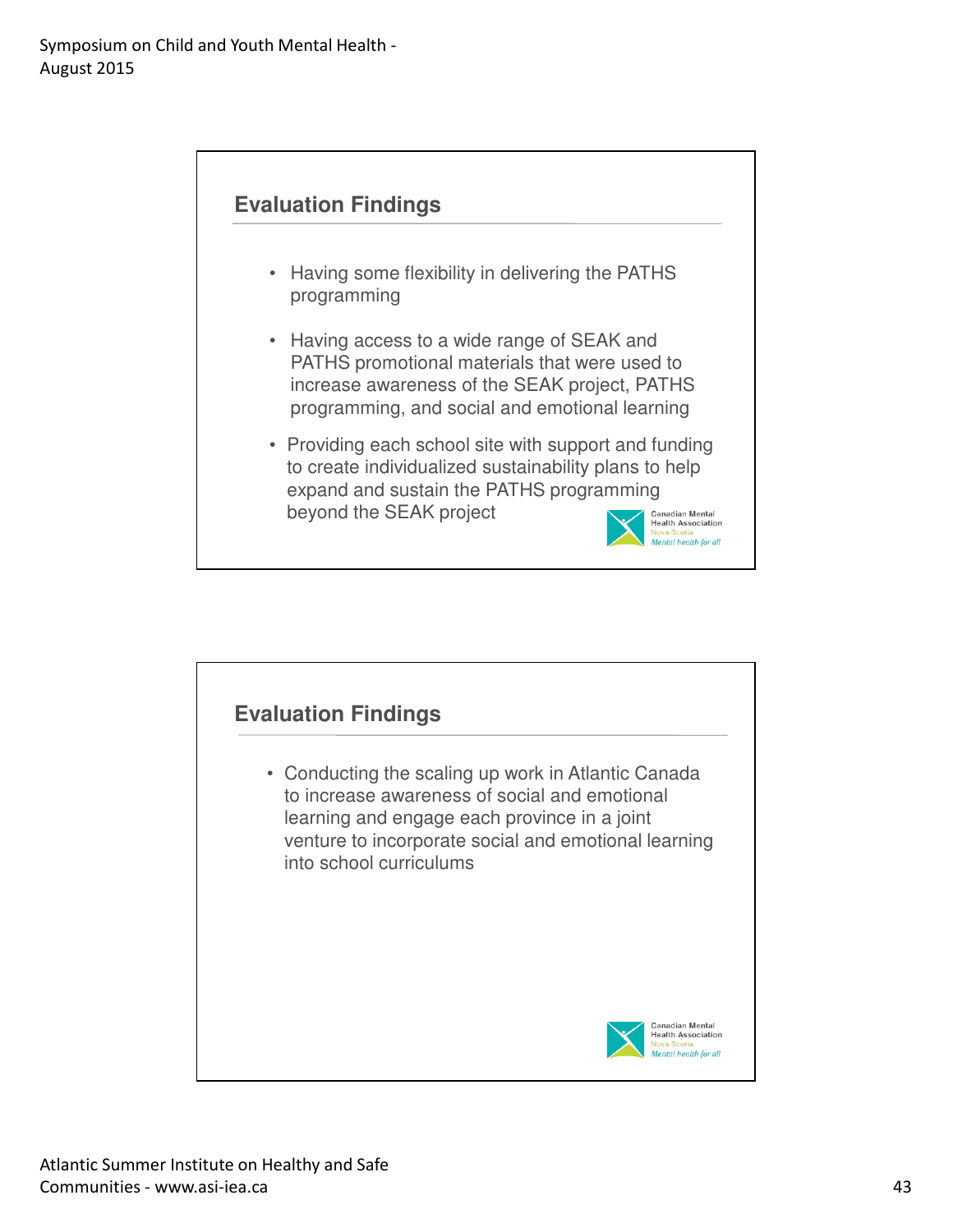Some of the challenges identified were:

- The cost of PATHS materials and training
- School staff turnover
- Managing combined classes in smaller schools i.e. joint grades 2 and 3 classes
- Integrating PATHS programming into higher grade levels – classes that did not previously receive PATHS programming
- Not having access to the PATHS materials in French



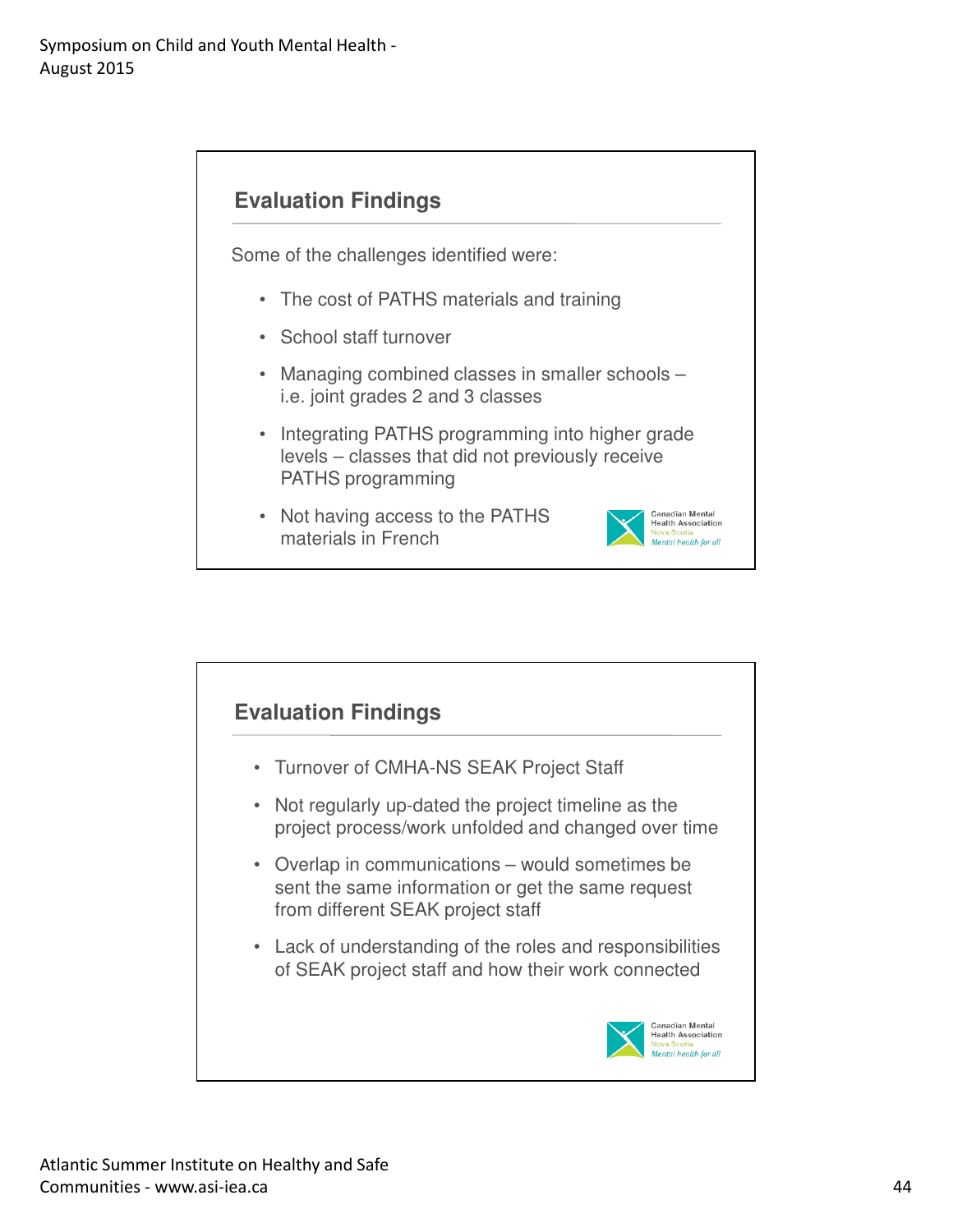![](_page_44_Figure_1.jpeg)

- Scheduling issues schools were not always given enough advance notice of when research staff were coming to collect the research data or data was collected too late
- The complexity of teacher evaluation forms and amount of time it took to complete them
- The amount of time it took to collect the research data in each school
- Not having access to preliminary research findings as outlined in the project work plan

![](_page_44_Picture_6.jpeg)

![](_page_44_Figure_7.jpeg)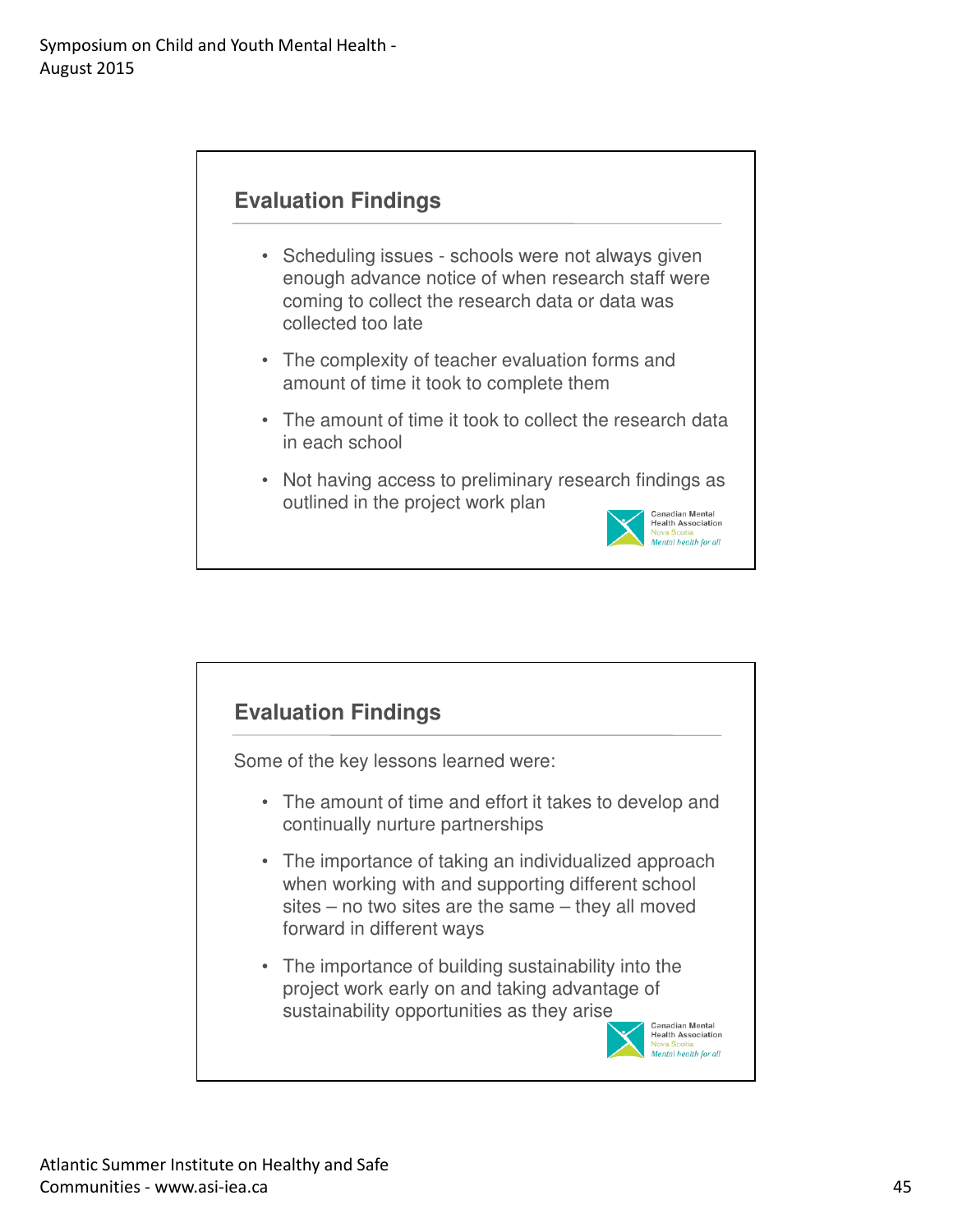- How challenging it can be to move the work forward in an effective and timely way when there is repeated changeover in SEAK project staff
- The importance of having a strong management structure in place to guide the project work – management was an ongoing struggle throughout the course of the project which resulted in lots of confusion, miscommunications, overlap in work, decision-making challenges, strained relationships, misunderstandings, and leadership struggles

![](_page_45_Picture_4.jpeg)

![](_page_45_Picture_5.jpeg)